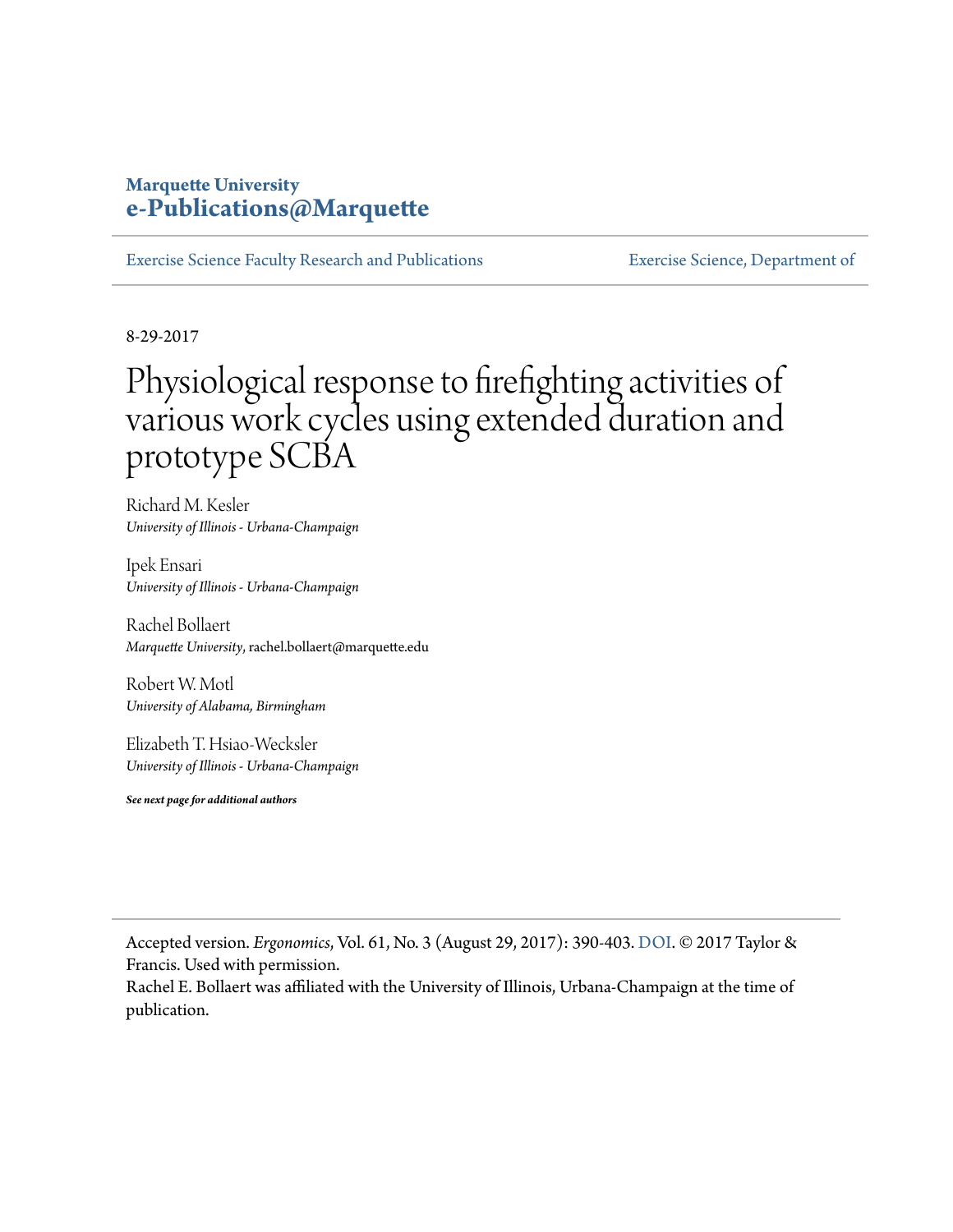#### **Authors**

Richard M. Kesler, Ipek Ensari, Rachel Bollaert, Robert W. Motl, Elizabeth T. Hsiao-Wecksler, Karl S. Rosengren, Bo Fernhall, Denise L. Smith, and Gavin P. Horn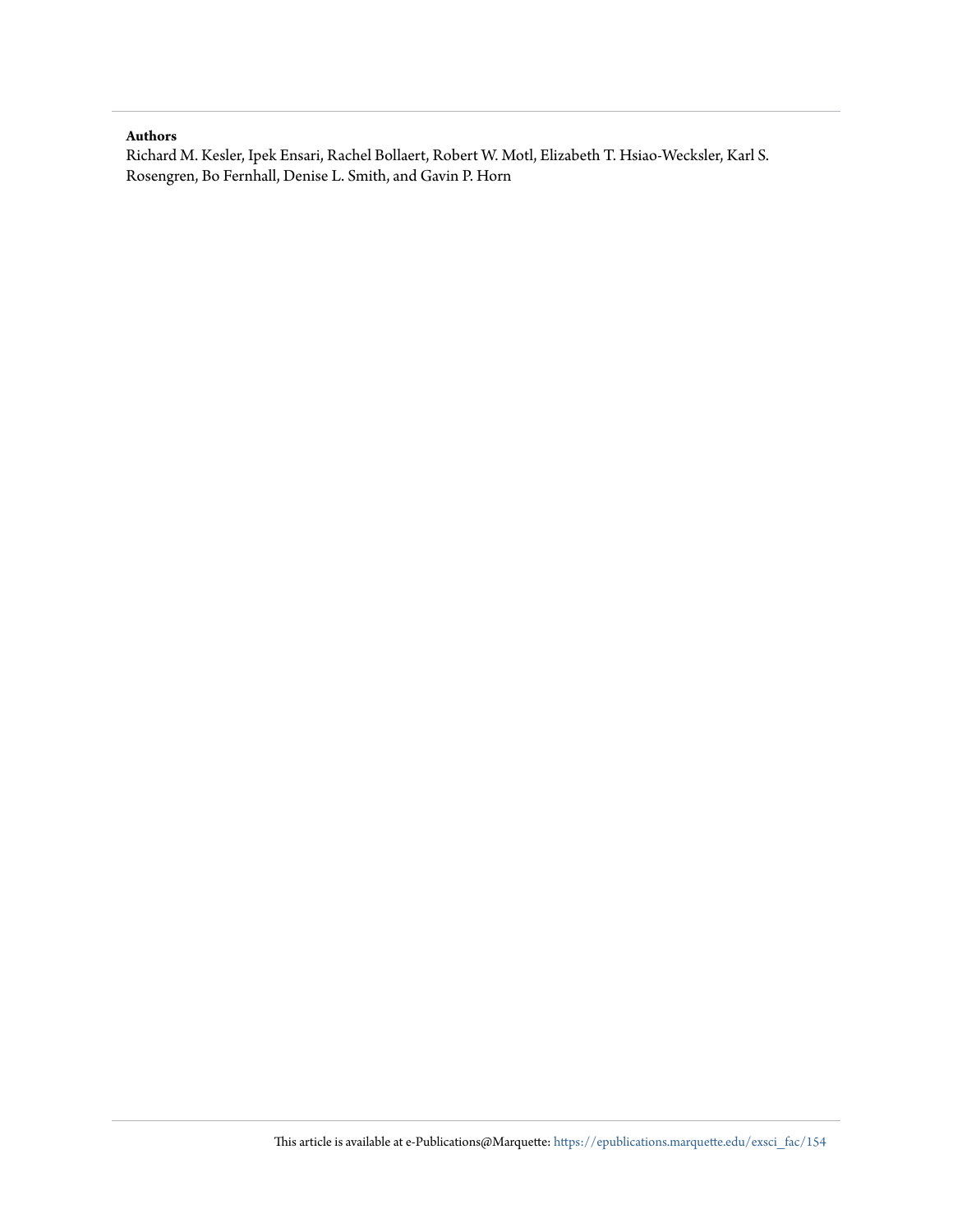**Marquette University**

# **e-Publications@Marquette**

# *Exercise Science Faculty Research and Publications/College of Health Sciences*

*This paper is NOT THE PUBLISHED VERSION;* **but the author's final, peer-reviewed manuscript.** The published version may be accessed by following the link in the citation below.

*Ergonomics*, Vol. 61, No. 3 (August 29, 2017): 390-403. DOI. This article is © Taylor & Francis and permission has been granted for this version to appear in [e-Publications@Marquette.](http://epublications.marquette.edu/) Taylor & Francis does not grant permission for this article to be further copied/distributed or hosted elsewhere without the express permission from Taylor & Francis.

# Physiological response to firefighting activities of various work cycles using extended duration and prototype SCBA

Richard M. Kesler: Illinois, Fire Service Institute, University of Illinois, Urbana-Champaign, Champaign, IL Ipek Ensari: Department of Kinesiology and Community Health, University of Illinois, Urbana-Champaign, Champaign, IL

Rachel E Bollaert: Department of Kinesiology and Community Health, University of Illinois, Urbana-Champaign, Champaign, IL

Robert W. Motl: Department of Physical Therapy, University of Alabama- Birmingham, Birmingham, AL Elizabeth T. Hsiao-Wecksler: Department of Mechanical Science and Engineering, University of Illinois, Urbana-Champaign, Champaign, IL

Karl S. Rosengren: Department of Psychology, University of Wisconsin-Madison, Madison, WI

Bo Fernhall: Department of Kinesiology and Nutrition, University of Illinois at Chicago, Chicago, IL

Denise L. Smith: Illinois, Fire Service Institute, University of Illinois, Urbana-Champaign, Champaign, IL; Health and Exercise Sciences Department, Skidmore College, Saratoga Springs, NY

Gavin P. Horn: Illinois, Fire Service Institute, University of Illinois, Urbana-Champaign, Champaign, IL; Department of Mechanical Science and Engineering, University of Illinois, Urbana-Champaign, Champaign, IL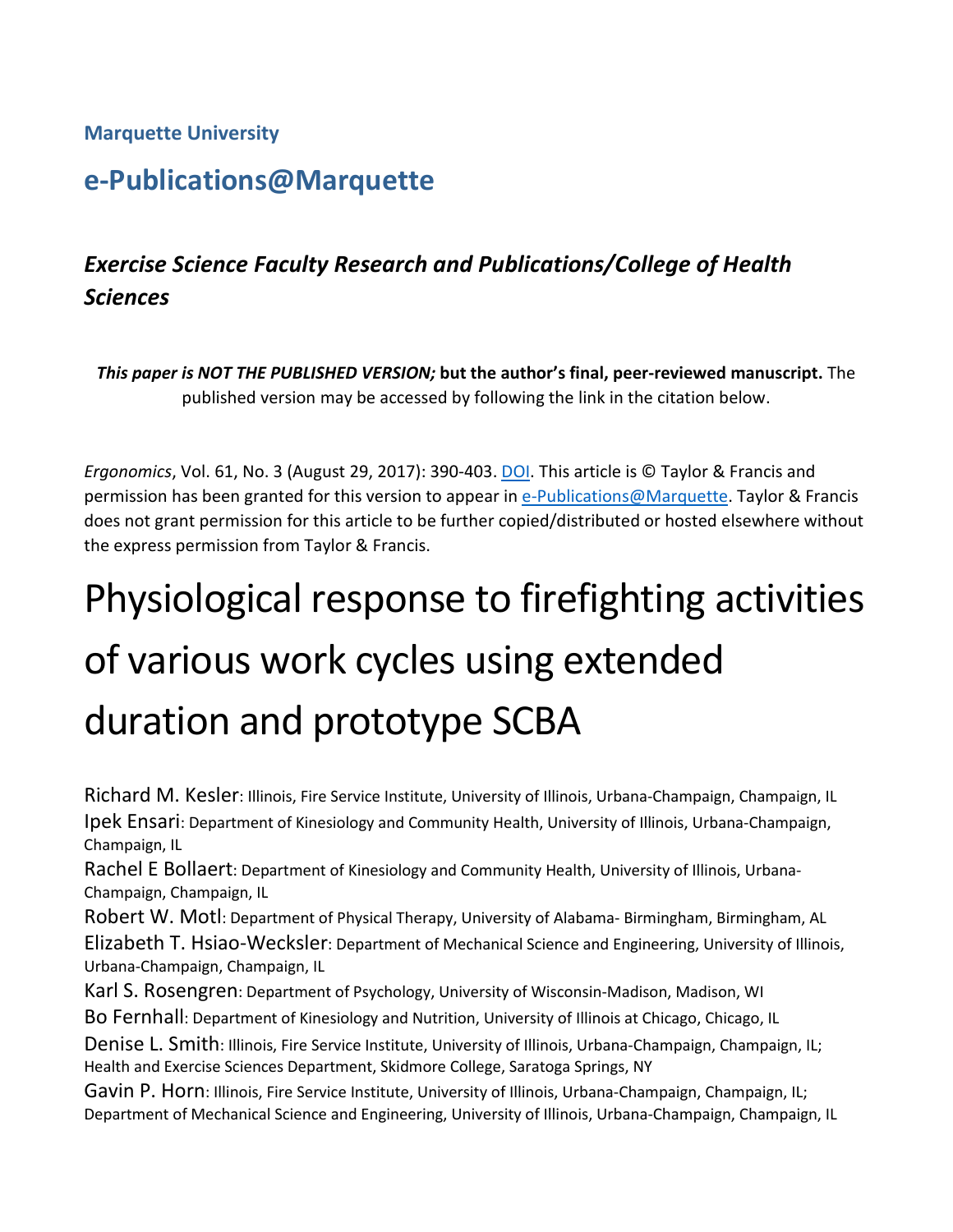# Abstract

Firefighters' self-contained breathing apparatus (SCBA) protects the respiratory system during firefighting but increases the physiological burden. Extended duration SCBA (>30 min) have increased air supply, potentially increasing the duration of firefighting work cycles. To examine the effects of SCBA configuration and work cycle (length and rest), 30 firefighters completed seven trials using different SCBA and one or two bouts of simulated firefighting following work cycles common in the United States. Heart rate, core temperature, oxygen consumption, work output and self-reported perceptions were recorded during all activities. Varying SCBA resulted in few differences in these parameters. However, during a second bout, work output significantly declined while heart rates and core temperatures were elevated relative to a single bout. Thirty seven per cent of the subjects were unable to complete the second bout in at least one of the two-bout conditions. These firefighters had lower fitness and higher body mass than those who completed all assigned tasks.

Practitioner Summary: The effects of extended duration SCBA and work/rest cycles on physiological parameters and work output have not been examined. Cylinder size had minimal effects, but extended work cycles with no rest resulted in increased physiological strain and decreased work output. This effect was more pronounced in firefighters with lower fitness.

Keywords: [Firefighting,](https://www.tandfonline.com/keyword/Firefighting) [heart rate,](https://www.tandfonline.com/keyword/Heart+Rate) [core temperature,](https://www.tandfonline.com/keyword/Core+Temperature) [work cycle, self-contained breathing apparatus](https://www.tandfonline.com/keyword/Work+Cycle%2C+Self-contained+Breathing+Apparatus)

# 1. Introduction

Firefighters wear unique personal protective equipment (PPE) to minimise the risk of injury or death. In particular, the use of a self-contained breathing apparatus (SCBA) reduces the risk of asphyxiation and the inhalation of dangerous by-products of combustion. While the SCBA reduces the risk of exposure, it increases the load that a firefighter must carry and shifts the centre of mass away from the firefighter's core, limiting the range of motion and decreasing overall gait performance (Park et al[. 2011\)](https://www.tandfonline.com/doi/full/10.1080/00140139.2017.1360519).

Firefighting involves strenuous work that leads to maximal or near-maximal heart rates (HR) and rapid changes in core temperature (Tco) (Barr, Gregson, and Reill[y 2010;](https://www.tandfonline.com/doi/full/10.1080/00140139.2017.1360519) Hostler et al. [2010;](https://www.tandfonline.com/doi/full/10.1080/00140139.2017.1360519) Colburn et al. [2011;](https://www.tandfonline.com/doi/full/10.1080/00140139.2017.1360519) Walker et al. [2015\)](https://www.tandfonline.com/doi/full/10.1080/00140139.2017.1360519). The SCBA worn during structural firefighting activities has been shown to negatively affect firefighters' work performance and increase cardiac strain even during short duration firefighting activities (Louhevaara et al. [1984, 1985;](https://www.tandfonline.com/doi/full/10.1080/00140139.2017.1360519) Helneman, Shy, and Checkoway [1989;](https://www.tandfonline.com/doi/full/10.1080/00140139.2017.1360519) Huc[k 1991;](https://www.tandfonline.com/doi/full/10.1080/00140139.2017.1360519) Louhevaara et al[. 1995;](https://www.tandfonline.com/doi/full/10.1080/00140139.2017.1360519) Hooper, Crawford, and Thomas [2001;](https://www.tandfonline.com/doi/full/10.1080/00140139.2017.1360519) Punakallio, Lusa, and Luukkonen [2003\)](https://www.tandfonline.com/doi/full/10.1080/00140139.2017.1360519).

The amount of time that a firefighter is able to operate on the fireground (work cycle) is often limited by the air available within the SCBA cylinder; in the United States (US) and many other countries, this is commonly a 30 min SCBA cylinder (rated for 30 min when breathing at 40 liters/minute). Following recommendation from NFPA 1584 (National Fire Protection National Fire Protection Association [2008\)](https://www.tandfonline.com/doi/full/10.1080/00140139.2017.1360519), a work cycle may consist of a first bout of firefighting (duration depending on work intensity), a short (~5 min) break to replace the air cylinder, followed by a second bout of firefighting before firefighters report to an area designated for rehabilitation (e.g. a formal location set up on the fireground for rest, recovery, hydration, and medical monitoring). Sothmann et al. [\(1992\)](https://www.tandfonline.com/doi/full/10.1080/00140139.2017.1360519) reported an average working time of 15 min (range 8–28 min) when conducting real fire suppression emergencies with a 30-min SCBA. Recently, studies with physiological status monitoring tools have shown a typical work cycle may range from 10 to 40 min (dependent upon job assignment and SCBA size), including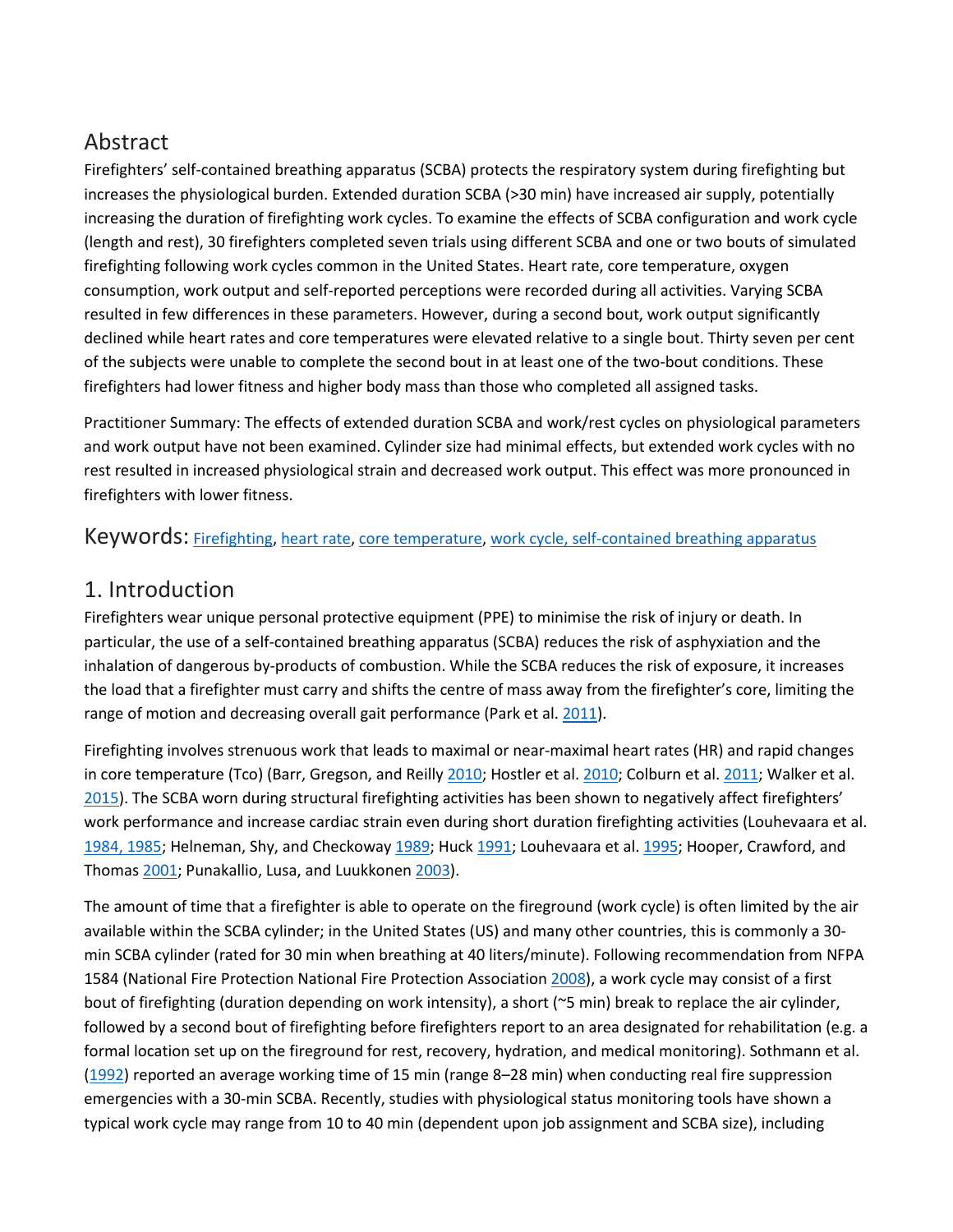physical activities conducted outside of the fire building prior to going 'on-air' (Smith et al[. 2010;](https://www.tandfonline.com/doi/full/10.1080/00140139.2017.1360519) Horn et al. [2013\)](https://www.tandfonline.com/doi/full/10.1080/00140139.2017.1360519).

There has recently been a significant increase in the use of larger (and consequently heavier) extended duration SCBA cylinders in the US Fire Service (45-min or 60-min). The use of these extended duration SCBA cylinders is partially driven by attempts to minimise the concerns of smoke exposure and risk of asphyxiation associated with running out of air. Increased usage of extended duration SCBA cylinders has also been attributed to the recent change in the end of service time indicator from 25 to 33% capacity in NFPA 1981 (National Fire Protection Association [2013b\)](https://www.tandfonline.com/doi/full/10.1080/00140139.2017.1360519). The use of extended duration SCBA cylinders is already prominent in rapid intervention teams and hazardous materials operations, as well as in departments performing high-rise operations. However, the fire service is lacking holistic quantifiable data to evaluate the tradeoffs between the increased physiological strain caused by increased size and weight and the ability to complete longer work cycles.

It is known that firefighters will experience an increase in physiological strain with increased duration of firefighting activity (Horn et al. [2013\)](https://www.tandfonline.com/doi/full/10.1080/00140139.2017.1360519). In 2014, Smith et al. studied the impact of PPE configuration on firefighters conducting multiple bouts of treadmill walking in the laboratory, showing elevated core temperatures and increased thermal sensations in the second bout of exercise after a 10 min rest. Research has also recently been conducted during simulated live fire training and response scenarios. For example, Horn et al. [\(2013\)](https://www.tandfonline.com/doi/full/10.1080/00140139.2017.1360519) reported core temperature increases of 1.9 °C over baseline values following multiple live-fire training evolutions consisting of 15–20 min-long work cycles with more than 30 min-long breaks between activity. When activity resumed following breaks, not only did core temperature continue to increase, but the rate of change increased. Walker et al. [\(2015\)](https://www.tandfonline.com/doi/full/10.1080/00140139.2017.1360519) found increased physiological strain (heart rate and core temperature), reduced grip strength and increased rate of air consumption following a second bout of search and rescue activities, relative to the first bout. Hostler et al.  $(2016)$  found that increasing fireground work bouts from two to three increased thermal strain and reduced performance on activities conducted after fireground rehabilitation. While the scenarios conducted in each of these three studies are relevant for common firefighting activities, they did not allow quantification of changes in abilities to complete the activities *during* the second bout of fireground work. Furthermore, the impact of a short duration rest (~5 min that is necessary to change an air cylinder) on subsequent capabilities has not been investigated.

In this study, we examined the impact of four SCBA configurations (30-, 45- and 60-min standard cylindrical SCBA and a 45-min low-profile prototype) and three specific work cycles of varying duration with and without defined rest periods (single bout, back-to-back bouts and two bouts with a 5 min rest between them). Firefighters' physiological responses were analysed during controlled bouts of firefighting activity in a highly replicable thermal environment with quantifiable work outputs for fixed durations of 14 min (single bout), 30 min (back-to-back bouts), and 33 min (two bouts with a 5 min rest between them). To examine the effect of extended duration SCBA and the potential subsequent changes in work cycle, we studied: (1) completion of a single bout of simulated firefighting activity with varying SCBA cylinder size/duration and design, (2) completion of one versus two bouts (5 min rest versus no rest) of firefighting performed with a large extended duration SCBA cylinder and (3) the interaction between SCBA size and the work duration (1 vs. 2 bouts) of simulated firefighting activity on physiological and perceptual measures.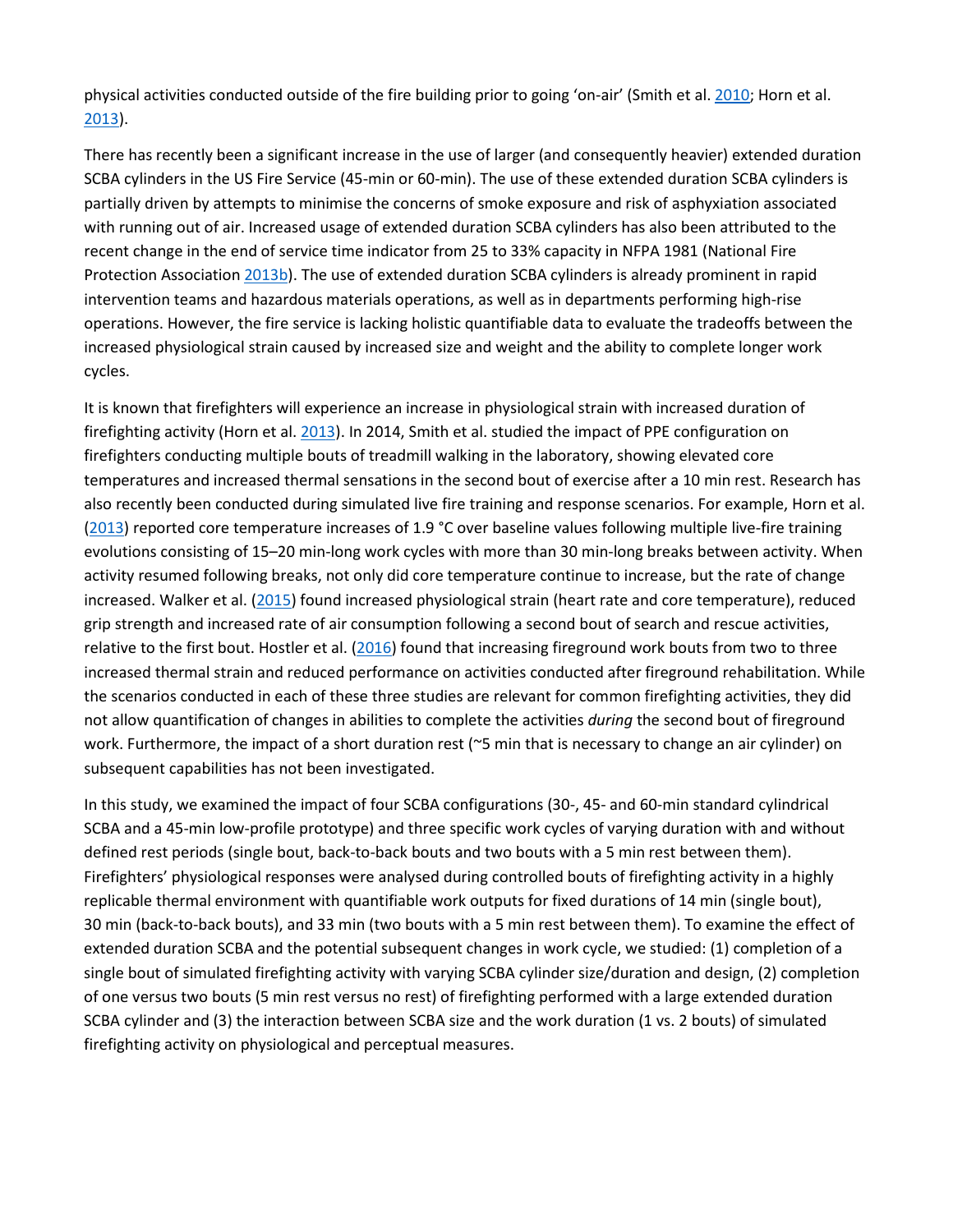# 2. Methods

# 2.1. Subjects

Thirty firefighters (29 male, 1 female), all free of known cardiovascular, neurological or gastrointestinal disease, participated in this study. The group included 14 volunteer firefighters, 14 career firefighters and two individuals who served as career firefighters and were members of a volunteer department. Subjects ranged in age from 19 to 48 years with an average  $\pm$  standard error of 30.4  $\pm$  1.5 years. Subjects were 1.82  $\pm$  0.01 metres tall and weighed 91.2  $\pm$  2.8 kilograms, with a BMI of 27.4  $\pm$  0.7 kg/m<sup>2</sup>. Further, subjects had maximal values of 43.7 ± 1.3 ml/kg/min for VO<sub>2max</sub>, 124.9 ± 3.4 l/min for V<sub>E,max</sub>, and 190 ± 2 beats/min for HR<sub>max</sub>. Prior to testing, all subjects completed a health history inventory, a Physical Activity Readiness Questionnaire (Thomas, Reading, and Shephar[d 1992\)](https://www.tandfonline.com/doi/full/10.1080/00140139.2017.1360519), and provided written informed consent. This study was approved by the University of Illinois at Urbana-Champaign Institutional Review Board.

# 2.2. Study design

This study used a quasi-counterbalanced design to investigate the effects of different SCBA size and design and work cycle on heart rate, core temperature, oxygen consumption, perceptual measures and work output. In order to address the specific aims of the study, firefighters completed 7 trials that involved different combinations of SCBA cylinder size (30, 45, and 60 min capacity) and design (currently available carbon fiber wrapped cylinders carried in a traditional harness and a new prototype, Table 1) and work cycle (single bout [14 min]; two bouts separated by 5 min rest [33 min]; two bouts back to back with no rest [30 min]). The following combinations of four different SCBA configurations and three different work cycles were conducted:

- (1) Standard *30-min* cylinder with *1 bout* of activity (S30\_1B)
- (2) Standard *45-min* cylinder with *1 bout* of activity (S45\_1B)
- (3) Standard *60-min* cylinder with *1 bout* of activity (S60\_1B)
- (4) Prototype *low-profile 45-min* pack with *1 bout* of activity (P45\_1B)
- (5) Standard *30-min cylinder* with *2 bouts* of activity and *rest* in between bouts (S30\_2B)
- (6) Standard *60-min cylinder* with *2 bouts* of activity and *rest* in between bouts (S60\_2B)
- (7) Standard *60-min cylinder* with *2 bouts* of activity *back-to-back* (S60\_BB).

Table 1. SCBA characteristics.

| Weights and dimensions of SCBA |                   |                  |                   |
|--------------------------------|-------------------|------------------|-------------------|
| configurations                 |                   |                  |                   |
| <b>SCBA</b> configuration      | Total pack weight | Cylinder length  | Cylinder diameter |
|                                | (kg)              | (cm)             | (cm)              |
| <b>S30</b>                     | 9.9               | 55               | 14                |
| <b>S45</b>                     | 11.8              | 59               | 16                |
| <b>S60</b>                     | 13.3              | 60               | 18                |
|                                |                   |                  |                   |
|                                | Total pack weight | Pack length (cm) | Pack width (cm)   |
|                                | (kg)              |                  |                   |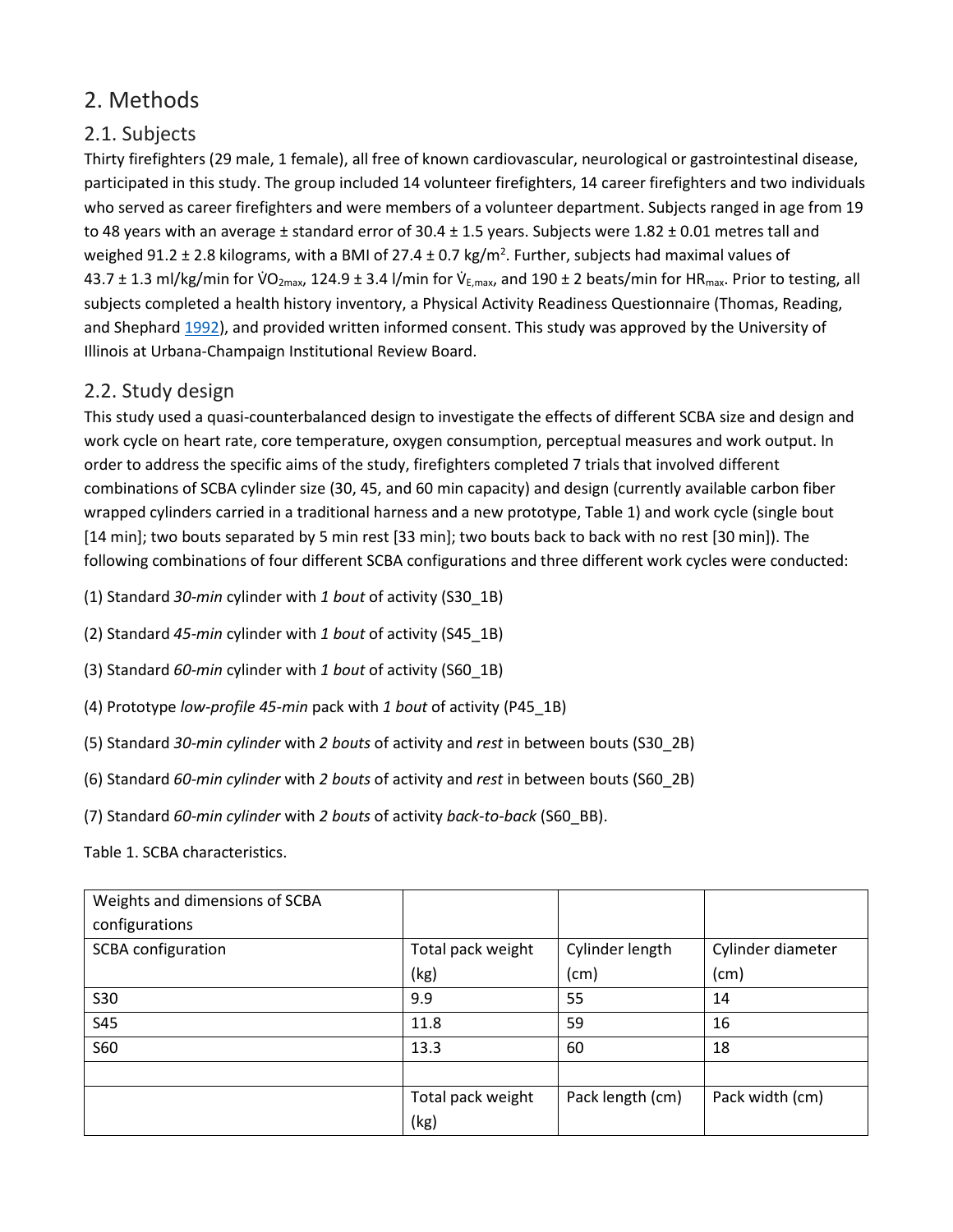| <b>P45</b> | . | $\overline{\phantom{a}}$<br>76 | 34<br>. .<br><b>T.I</b> |
|------------|---|--------------------------------|-------------------------|
|------------|---|--------------------------------|-------------------------|

\* P45 was weighed and used empty. Research staff followed subjects with a full SCBA cylinder in P45 conditions to allow the subject to breathe through an SCBA, as in all other conditions.

Trials are coded as *SCBA design/size\_work cycle* (i.e. P45\_1B or S60\_BB). Work cycle/duration of the various protocols (1B, 2B, BB) are shown in Figur[e 1.](https://www.tandfonline.com/doi/full/10.1080/00140139.2017.1360519#F0001)

Figure 1. Structure/duration of work cycles. Prior to each work cycle beginning, firefighters sat in the chamber for 3 minutes of data acquisition set up and 2 minutes of resting data collection.



#### \*Overall Response Parameters

Pre Data Collection - Self Reported Perceptions Post Data Collection - Self Reported Perceptions & RPE Continuous Data with Peak Value Reported - HR & Tco

#### 2.3. Timeline

Subjects initially completed a baseline visit, where the subjects' height and weight were measured and body mass index (BMI) was computed. Subjects also completed a maximal treadmill test in which maximal oxygen consumption ( $VO_{2max}$ ) and maximal heart rate (HR<sub>max</sub>) were recorded. These procedures are described in detail in a previous report focusing on the accuracy of these assessments (Klaren et al. [2014\)](https://www.tandfonline.com/doi/full/10.1080/00140139.2017.1360519). Firefighters then returned to complete the seven different simulated firefighting trials, where each trial was separated by a minimum of 24 h and performed at roughly the same time of day. The single bout activities were conducted first, with conditions 1–3 presented in a counter-balanced order. Half of the subjects completed condition 4 prior to conditions 1–3, while the other half completed condition 4 following conditions 1–3. Conditions 5–7 were then

<sup>&</sup>quot;Intra-Activity Parameters During Each Activity - HR<sub>peak</sub>, VO<sub>2Peak</sub>, V<sub>EPeak</sub>, and Repititions Completed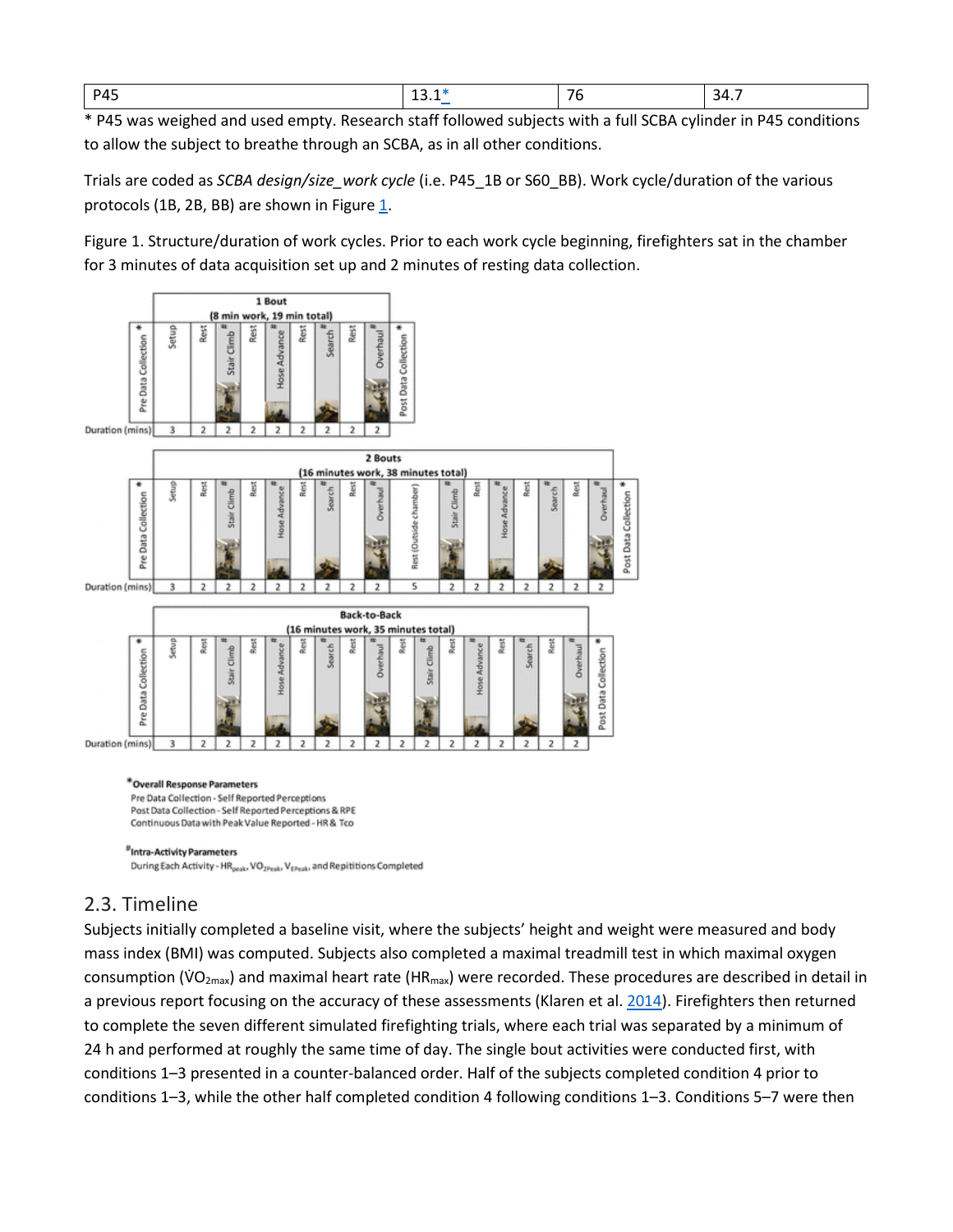completed in a counter-balanced order. Conditions were presented in this fashion in an attempt to minimise order effects.

Six to 12 h prior to arrival (dependent upon the individual digestive pace of each subject), the subjects ingested a core temperature monitoring pill. Upon arrival subjects were fitted with a physiological status monitor (Equivital, Phillips Respironics, Andover, MD) to measure heart rate and collect data transmitted by the ingested core temperature pill. Subjects then donned NFPA 1971 compliant PPE including coat, pants, boots (Globe Manufacturing, Pittsfield, NH); Nomex hood (PAC II, Majestic Fire Apparel, Lehighton, PA); helmet (Cairns, MSA, Cranberry Township, PA) and the appropriate NFPA 1981 compliant SCBA (Firehawk M7 or prototype design, MSA, Cranberry Township, PA). Once fully dressed for firefighting activities (not breathing from SCBA), the subjects completed an obstacle course developed to measure gait characteristics and functional balance (Bradley et al[. 2014;](https://www.tandfonline.com/doi/full/10.1080/00140139.2017.1360519) Deetjen et al[. 2015\)](https://www.tandfonline.com/doi/full/10.1080/00140139.2017.1360519).

#### 2.4. Measures

Prior to entering the environmental chamber, subjects rated ease of breathing, thermal comfort and overall feeling. Perception of respiratory distress was assessed using a seven-point scale (Morgan and Raven [1985\)](https://www.tandfonline.com/doi/full/10.1080/00140139.2017.1360519). The scale is anchored with descriptions (e.g. 'My breathing is okay right now,' 'I can't breathe'). Perceptions of thermal sensations, ranging from 'unbearably cold' to 'unbearably hot' were assessed using an eight-point rating scale (Youn[g 1987\)](https://www.tandfonline.com/doi/full/10.1080/00140139.2017.1360519). The subjects rated how they were feeling using the Feeling Scale (Hardy and Rejesk[i 1989\)](https://www.tandfonline.com/doi/full/10.1080/00140139.2017.1360519). For this 11-point scale, anchors are provided at 0 (neutral) and at odd integers, ranging from −5 (very bad) to +5 (very good). The subjects verbally responded to the questions for each scale and pointed to the level of exertion on a posted scale, which was verified and recorded by an investigator.

Inside the chamber, subjects were fit with a modified SCBA facepiece (Kesler et al. 2014) and metabolic monitoring equipment (K4b<sup>2</sup>, Cosmed s.r.l., Rome, Italy) to measure oxygen consumption while breathing from their SCBA. Following the three-minute setup period, and two minutes of pre-activity resting data collection, subjects completed the firefighting tasks protocol with assigned SCBA. While the subjects were completing the simulated firefighting activities, heart rate, core temperature, oxygen consumption ( $VO<sub>2</sub>$ ) and minute ventilation ( $\dot{V}_{E}$ ) were measured continuously. The following discrete measures were selected to describe the firefighters' physiology during the activities: the highest heart rate achieved throughout the test session (HRPeak), the average heart rate during the simulated firefighting activity (HRave), the peak core temperature measured during the simulated firefighting activity (Tco<sub>Peak,FF</sub>), the change in core temperature during the simulated firefighting activity ( $\Delta$  Tco<sub>Peak,FF</sub>), peak oxygen consumption (VO<sub>2,Peak</sub>) and peak minute ventilation (VE<sub>Peak</sub>).

After exiting the environmental chamber, the subjects removed the facepiece and the hood, and again provided rating of breathing effort, thermal comfort and overall feeling. A rating of perceived exertion was recorded immediately after the activity using the 15-point, 6–20 Borg scale (Bor[g 1970\)](https://www.tandfonline.com/doi/full/10.1080/00140139.2017.1360519). The subjects were then asked to complete the obstacle course two more times. Following the obstacle course, subjects removed the SCBA and were allowed to recover for a minimum of ten minutes. Core temperature was monitored through the entire scenario. From these data, the peak core temperature (Tco<sub>Peak,Tot</sub>) and the change in core temperature during the entire session ( $\Delta$  Tco<sub>Peak,Tot</sub>) were recorded as core temperature continued to rise after the conclusion of the simulated firefighting activities.

#### 2.5. Simulated firefighting activities

All simulated firefighting activities were conducted in an environmental chamber with temperature and humidity set at 47 °C and 30%, respectively. Throughout each scenario, two trained staff members remained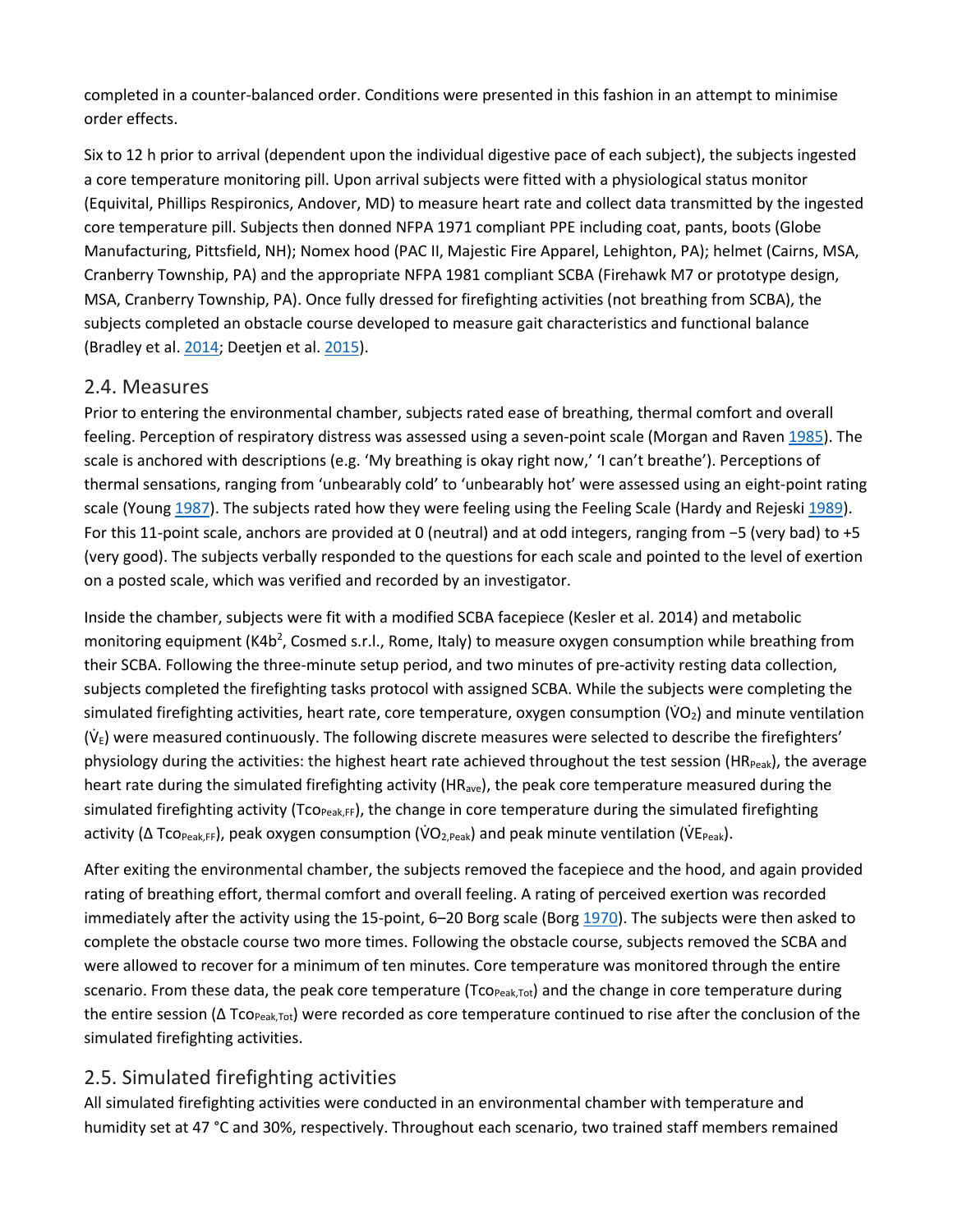with the subject completing the activities; one to record the amount of work and monitor heart rate, the other to act as a safety escort, demonstrating each activity during the rest periods and ensuring that the subject completed each activity in a safe manner. During the activities, all interior lights were turned off and the chamber was illuminated by a flashlight carried by the safety escort to simulate working in a dark structure with common fireground illumination. Simulated firefighting was comprised of four activities completed on a twominute work–rest cycle and performed on a compact Firefighting Activities Station (Horn et al. [\(2015\)](https://www.tandfonline.com/doi/full/10.1080/00140139.2017.1360519)). Briefly, the activities consisted of: (1) a stair climb, (2) a simulated hose advance, (3) a simulated search and (4) a simulated overhaul task, and were always completed in the same order. All activities were performed at a selfselected pace with instructions to simulate the effort each subject would expend on the fireground. Subjects were allowed to modify their technique or to rest at any time throughout the activity. If the subjects chose to take a break at any point during the simulated firefighting activities, they were allowed to either rest and then resume activity, or exit the chamber and terminate firefighting activities altogether. Subjects were instructed to inform the safety escort if they felt too hot, dizzy, nauseous or otherwise unsafe to continue the activities and exit the chamber as necessary.

# 2.6. Statistical analysis

In general, the seven trials were grouped into three comparison groups (Figur[e 2\)](https://www.tandfonline.com/doi/full/10.1080/00140139.2017.1360519#F0002) such that analysis included the effect of:

| SCBA (cylinder size and design comparing results from all four single-bout conditions                            |
|------------------------------------------------------------------------------------------------------------------|
| $-$ S30 1B, S45 1B, S60 1B, P45 1B)                                                                              |
| e de la constitución de la constitución de la constitución de la constitución de la constitución de la constituc |

- *Work Cycle* structure/duration of firefighting activity (1 bout, 2 bouts, or back-toback bouts using the identical '60-min' SCBA – S60\_1B, S60\_2B, S60\_BB)
- Interaction between *SCBA* and *Work Cycle* (S30\_1B, S30\_2B, S60\_1B, and S60\_2B)

Figure 2. Multiple trials allowed examination of (a) SCBA size and design (solid line), (b) duration of simulated firefighting activity (dashed line) and (c) the interaction of SCBA and work cycle structure/duration (double line).



For analyses of work output in multiple bout conditions, the maximum number of subjects available was analysed (i.e. any firefighters who exited the chamber prior to completing the entire protocol were excluded from the analysis). An examination of potential interaction between *SCBA* and *Work Cycle* revealed no significant results and thus will not be discussed in detail.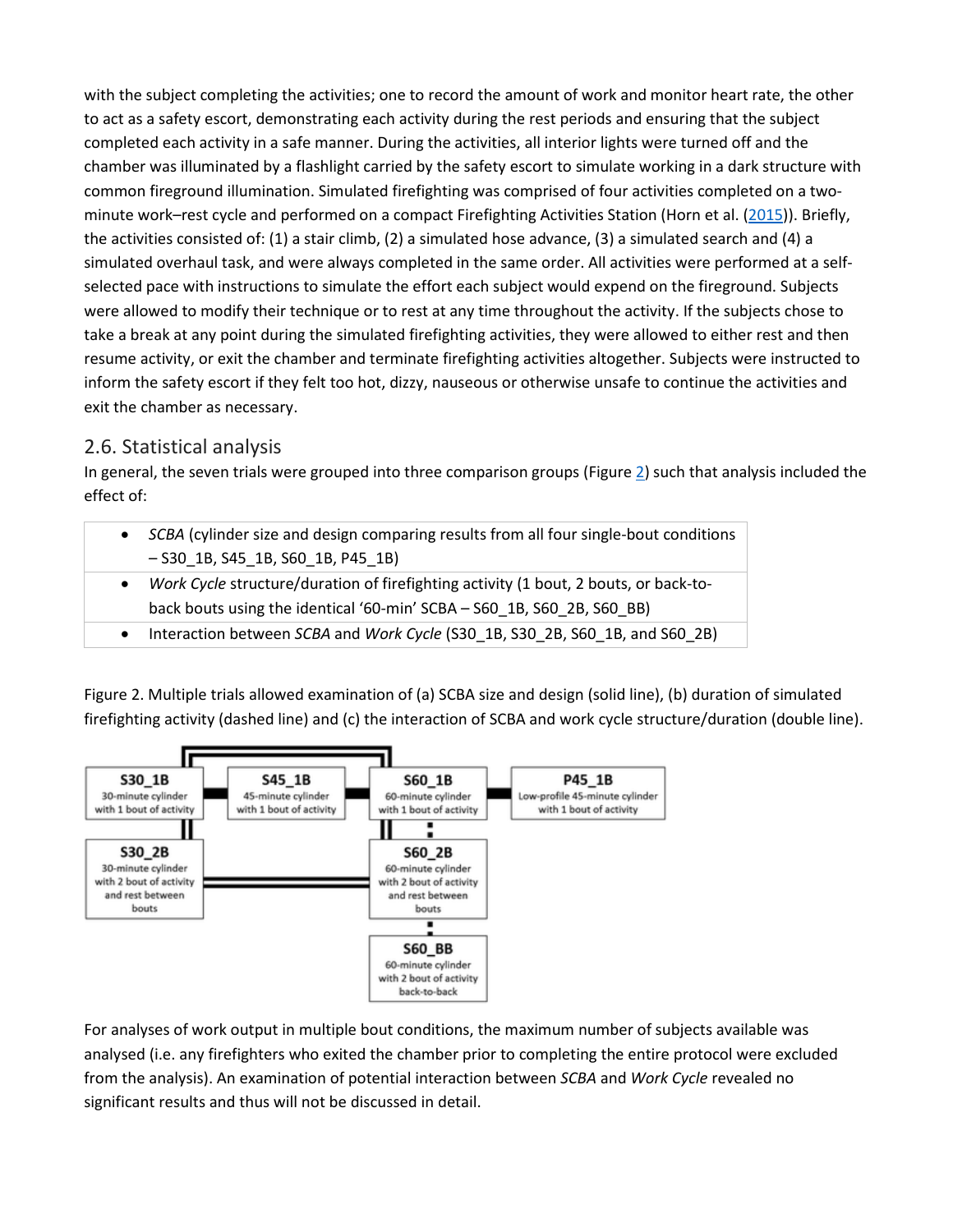Each of these analyses were performed by repeated measures analysis of variance (ANOVA) in SPSS (v. 23 IBM, Armonk, NY) with significance set at p = 0.05. In all analyses of multi-bout conditions (S30\_2B, S60\_2B, and S60\_BB), data from the second bout were used with the largest number of subjects available, given that some subjects were unable to complete the entire firefighting activity protocol. The statistical model utilised for each variable depended on the nature of the data being analysed.

#### 2.6.1. Overall response to firefighting work

Data describing the physiological and perceptual responses to the overall work cycle consist of measurements conducted pre- and post-firefighting activity or as single discrete variables within each trial describing maximum values or average values over the complete scenario (see measures identified by  $*$  in Figure [1\)](https://www.tandfonline.com/doi/full/10.1080/00140139.2017.1360519#F0001).

- For heart rate, core temperature and rating of perceived exertion:
	- *SCBA* effects were examined using a one-way ANOVA with four levels (four different SCBA)
	- *Work Cycle* was analysed with a one-way ANOVA with three levels (one bout, two bouts, back-to-back bouts)
- For self-reported perceptions collected before and after firefighting, the impact of Time periods (pre- vs. post-activity) were examined, as well as any interaction effects. Thus,
	- *SCBA* effects were tested with a 2 × 4 (*Time* x *SCBA*) ANOVA
	- *Work Cycle* analysis consisted of a 2 × 3 (*Time* x *Work Cycle*) ANOVA

#### 2.6.2. Intra-activity parameters – work performed and heart rate per activity

Physiology, cardiorespiratory and work output data collected to describe each of the four Activities (e.g. stairs, hose advance, search and overhaul) within the work cycle were analysed to allow comparisons between the different types of work where possible (see measures identified by # in Figur[e 1\)](https://www.tandfonline.com/doi/full/10.1080/00140139.2017.1360519#F0001).

- Effects of SCBA design on HR<sub>Peak</sub>, VO<sub>2Pea</sub>k and VE<sub>Peak</sub> were analysed using a 4 × 4 ANOVA (*SCBA* x *Activities*)
- Unlike the physiological measurements (heart rate,  $VO<sub>2</sub>$  and  $VE<sub>Peak</sub>$ ), the amount of work completed (stairs climbed, distance searched, and number of movements of hose and overhaul tool) cannot be directly compared across the four activities, so it was compared across different SCBA for each activity individually using a one-way ANOVA with four levels.

Using the multiple bout 60-min SCBA trials (S60\_2B, S60\_BB), *Work Cycle* could be studied as a function of *Work Cycle Rest* (1st bout vs. second bout of activity) and *Work Cycle Rest* (5 min rest [2B] vs. no rest [BB]). There were no differences between any of the measures in S60\_1B and the first bout of both S60\_2B and S60\_BB trials.

- HR<sub>peak</sub>, VO<sub>2Peak</sub> and V<sub>EPeak</sub> data from S60\_2B and S60\_BB were analysed using a 2 × 2 × 4 ANOVA (*Work Cycle Rest* x *Work Cycle Rest* x *Activity*)
- Again, the amount of work completed cannot be directly compared across the four activities, so it was quantified for each activity individually using a 2 × 2 ANOVA (*Work Cycle Rest* x *Work Cycle Rest*).

#### 2.6.3. *Work cycle* completion

Descriptive statistics were calculated for the sub-groups of firefighters who were able to complete the entire trial for each two-bout protocol (S30\_2B, S60\_2B and S60\_BB) for those who were unable to complete at least one of the two bout protocols. Comparisons of body measurements and fitness levels between these groups were analysed with independent samples t-tests.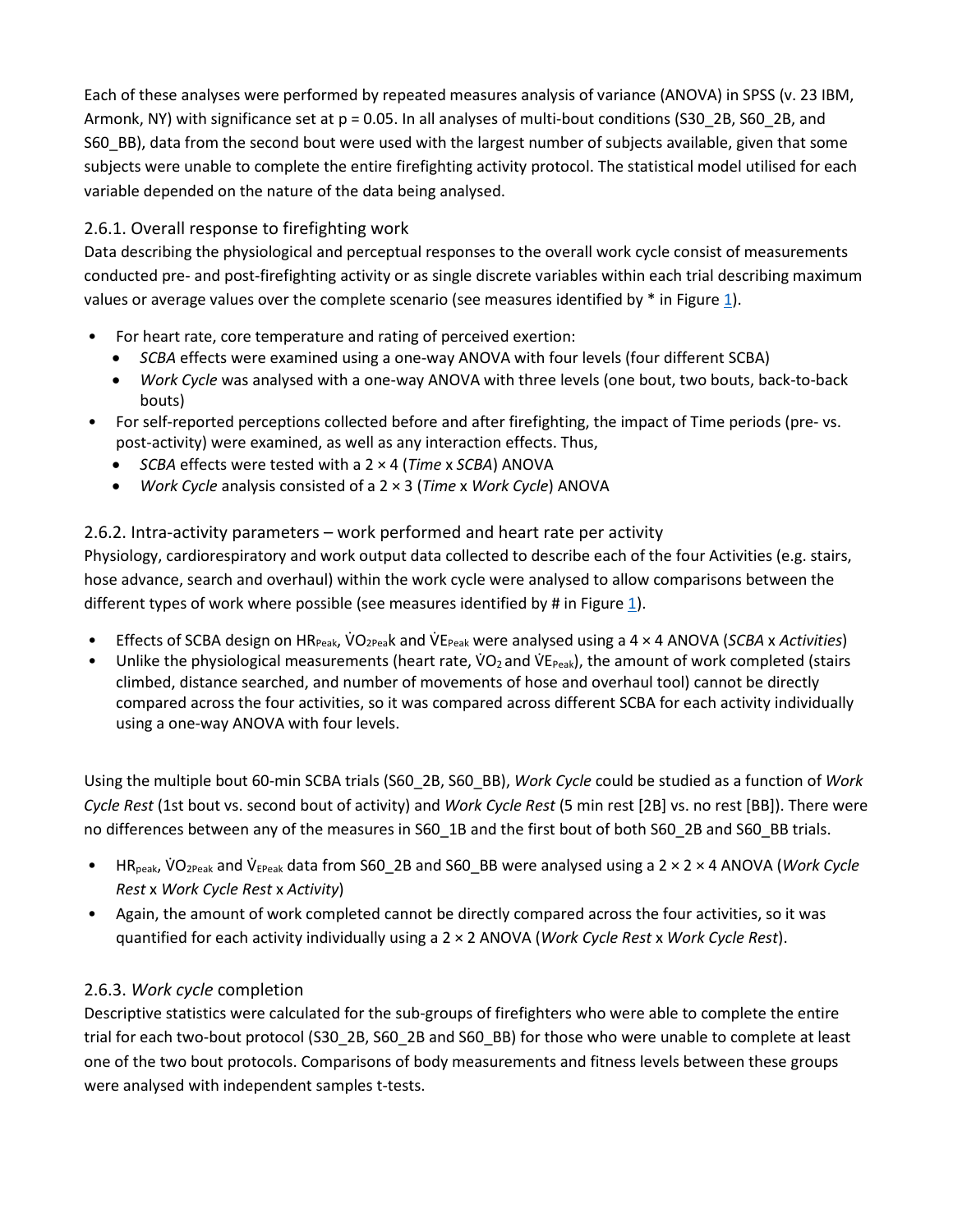# 3. Results

# 3.1. Overall response to firefighting work

The physiological impact of *SCBA* and *Work Cycle* on overall response to firefighting work in each of the seven scenarios is shown in Table 2. We did not detect a significant *SCBA* main effect on heart rate. However, heart rate measurements had a significant *Work Cycle* main effect (p < 0.001). HR<sub>Peak</sub> increased significantly from S60\_1B to S60\_2B (p = 0.001) and from S60\_2B to S60\_BB (p = 0.018) (Table 2). HR<sub>avg</sub> was not significantly different between S60\_1B and S60\_2B conditions, but was higher in S60\_BB (p = 0.003).

Physiological response to firefighting activities of various work cycles using extended duration and prototype **SCBA** 

|          |                                                             | 1 Bout |               |                   |                  | $\overline{2}$ |             | Back-to-    |
|----------|-------------------------------------------------------------|--------|---------------|-------------------|------------------|----------------|-------------|-------------|
|          |                                                             |        |               |                   |                  | <b>Bouts</b>   |             | <b>Back</b> |
|          |                                                             | S30    | S45           | <b>S60</b>        | P45 <sup>+</sup> | S30            | <b>S60</b>  | <b>S60</b>  |
| N        | Peak Heart Rate                                             | 182.5  | 181.8 (2.2)   | 182.0 (2.2) WC    | 180.2            | 189.2          | 186.8       | 189.0       |
| $=$      | $(HR_{Peak}, bpm)$                                          | (2.3)  |               |                   | (2.6)            | (2.4)          | $(2.3)$ WC  | $(2.3)$ WC  |
| 30       |                                                             |        |               |                   |                  |                |             |             |
| N        | Average Heart                                               | 151.2  | 150.7(2.4)    | 151.5 (2.6) WC    | 148.7            | 154.5          | 151.5       | 156.2       |
| $=$      | Rate (HR <sub>ave</sub> ,                                   | (2.5)  |               |                   | (3.2)            | (2.3)          | $(2.6)$ WC  | $(2.6)$ WC  |
| 30       | bpm)                                                        |        |               |                   |                  |                |             |             |
| N        | Peak Core                                                   | 37.79  | 37.79 (0.05)S | 38.01 (0.08) S WC | 37.79            | 38.53          | 38.45       | 38.60       |
| $=$      | Temp during                                                 | (0.08) |               |                   | (0.08)           | (0.09)         | $(0.11)$ WC | $(0.11)$ WC |
| 22       | firefighting (                                              |        |               |                   |                  |                |             |             |
|          | $\mathsf{Tco}_{\mathsf{Peak},\mathsf{FF}}$ , $\mathsf{C}$ ) |        |               |                   |                  |                |             |             |
| N        | Change in Core                                              | 0.61   | 0.58(0.05)    | $0.59(0.05)$ WC   | 0.54             | 1.24           | 1.26        | 1.39        |
| $=$      | Temp during                                                 | (0.09) |               |                   | (0.05)           | (0.10)         | $(0.11)$ WC | $(0.10)$ WC |
| 22       | firefighting                                                |        |               |                   |                  |                |             |             |
|          | (ΔTcoFF, °C)                                                |        |               |                   |                  |                |             |             |
| N        | Peak Core                                                   | 38.33  | 38.26 (0.07)S | 38.50 (0.08) S WC | 38.28            | 38.90          | 38.88       | 39.03       |
| $\equiv$ | Temp during                                                 | (0.09) |               |                   | (0.10)           | (0.10)         | $(0.14)$ WC | $(0.12)$ WC |
| 18       | trial (TcO <sub>Peak,Tot</sub> ,                            |        |               |                   |                  |                |             |             |
|          | $^{\circ}$ C)                                               |        |               |                   |                  |                |             |             |
| N        | Change in Core                                              | 1.16   | 1.19(0.06)    | $1.21(0.07)$ WC   | 1.15             | 1.78           | 1.81        | 1.93        |
| $=$      | Temp during                                                 | (0.08) |               |                   | (0.06)           | (0.10)         | $(0.14)$ WC | $(0.11)$ WC |
| 18       | trial (ATcoTot,                                             |        |               |                   |                  |                |             |             |
|          | °C)                                                         |        |               |                   |                  |                |             |             |

Table 2. Heart rate and core temperature parameters for each condition (Mean (SE)).

Notes: All available data were used for the calculation and analysis of core temperature data. Some loss of data was experience due to core temperature pills that passed early, were affected by water or that otherwise lost communication immediately before or during the study. Those who exited early were included, despite decreased time working in the chamber.

Examination of the interaction between cylinder size and duration of activity did not reveal any significant findings for heart rate or core temperature.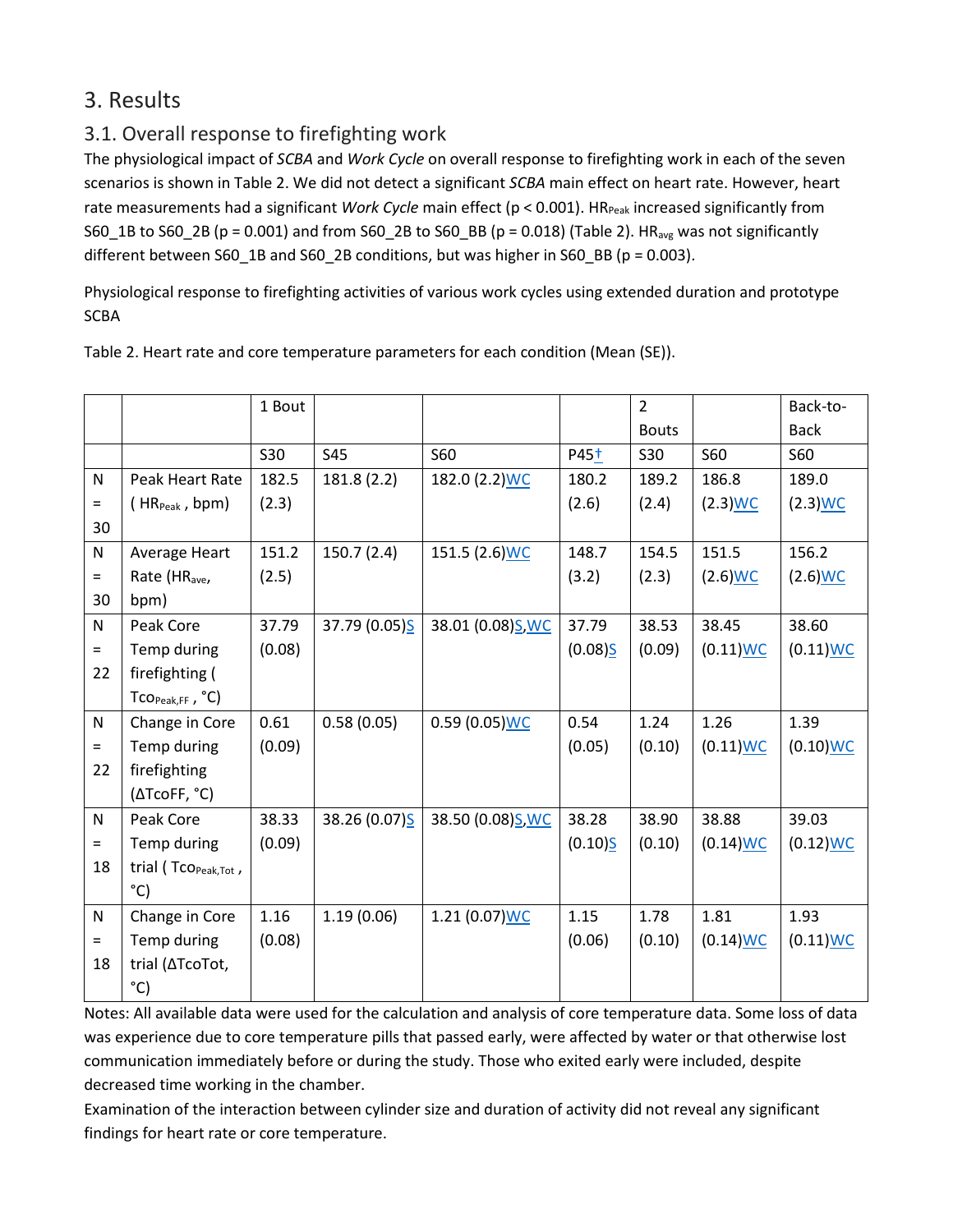† Data reported for P45 conditions are for N-1 subjects, as one subject did not complete the P45 protocol. SSignificant SCBA main effect. Significance values presented in text. WCSignificant *Work Cycle* main effect. Significance values presented in text.

The highest core temperature attained during simulated firefighting activities (Tco<sub>Peak,FF</sub>) and the highest core temperature attained during the entire visit (Tco<sub>Peak,Tot</sub>) were significantly affected by *SCBA* (p = 0.032 and 0.039 respectively), with S60\_1B significantly greater than S45\_1B and P45\_1B (p = 0.005 and p = 0.046, respectively, for  $To_{PeakFF}$ ;  $p = 0.013$  and  $p = 0.031$ , respectively, for  $To_{PeakTot}$ ). Simulated firefighting *Work Cycle* affected TcoPeak,FF (p < 0.001), ΔTcoFF (p < .001), TcoPeak,Tot (p = 0.001) and ΔTcoTot (p < 0.001) such that higher core temperature and larger core temperature changes were found in S60\_2B and S60\_BB relative to S60\_1B (p = 0.001 and p < 0.001, respectively, for  $To_{Peak,FF}$ ; p < 0.001 for both for  $\Delta To$ F; p = 0.019 and p = 0.001, respectively, for Tco<sub>Peak,Tot</sub>; p < 0.001 for both for ΔTcoTot), but no differences were found between S60\_2B and S60\_BB (Table 2).

There were no differences in how subjects rated their ability to breathe, overall feeling, thermal sensations, and perceived exertion among the different SCBA (Table 3). Following the completion of all conditions, subjects reported breathing harder (p < 0.001), feeling worse (p < 0.001) and feeling hotter (p < 0.001) than prior to completing the activities (Time main effect). Subjects also felt they were breathing harder ( $p = 0.001$ ), feeling worse ( $p < 0.001$ ), feeling hotter ( $p < 0.001$ ) and working harder ( $p < 0.001$ ) following S60 2B and S60 BB than after S60\_1B (*Work Cycle* main effect), but there were no significant differences between S60\_2B and S60\_BB.

| ivotes. There was a significant finite main effect and significant work cycle main effect for an perceptual |      |            |        |            |                |               |            |             |
|-------------------------------------------------------------------------------------------------------------|------|------------|--------|------------|----------------|---------------|------------|-------------|
|                                                                                                             |      | 1 Bout     |        |            |                | 2 Bouts       |            |             |
|                                                                                                             |      |            |        |            |                | <b>Break</b>  |            | Back-to-    |
|                                                                                                             |      |            |        |            |                | between       |            | <b>Back</b> |
|                                                                                                             |      |            |        |            |                | <b>Bouts</b>  |            |             |
|                                                                                                             |      | <b>S30</b> | S45    | <b>S60</b> | $P45 (N = 29)$ | S30           | <b>S60</b> | S60         |
| <b>Breathing</b>                                                                                            | Pre  | 1.17       | 1.10   | 1.23(0.09) | 1.28(0.10)     | 1.10(0.06)    | 1.10       | 1.17        |
| Scale $*$                                                                                                   |      | (0.07)     | (0.06) |            |                |               | (0.06)     | (0.07)      |
|                                                                                                             | Post | 3.80       | 3.80   | 3.77(0.13) | 3.93(0.10)     | 4.50(0.20)    | 4.47       | 4.47        |
|                                                                                                             |      | (0.13)     | (0.12) |            |                |               | (0.13)     | (0.16)      |
| Feeling Scale <sup>+</sup>                                                                                  | Pre  | 3.57       | 3.43   | 3.58(0.20) | 3.59(0.22)     | 3.50(0.19)    | 3.65       | 3.60        |
|                                                                                                             |      | (0.25)     | (0.22) |            |                |               | (0.18)     | (0.23)      |
|                                                                                                             | Post | 0.33       | 0.73   | 0.97(0.33) | 0.62(0.34)     | $-1.17(0.37)$ | $-1.23$    | $-1.60$     |
|                                                                                                             |      | (0.35)     | (0.31) |            |                |               | (0.44)     | (0.40)      |
| Thermal                                                                                                     | Pre  | 4.12       | 4.17   | 4.27(0.09) | 4.03(0.14)     | 4.10(0.11)    | 4.05       | 4.10        |
| Sensations!                                                                                                 |      | (0.07)     | (0.13) |            |                |               | (0.10)     | (0.13)      |
|                                                                                                             | Post | 5.92       | 5.98   | 6.00(0.10) | 5.91(0.10)     | 6.65(0.12)    | 6.68       | 6.85        |
|                                                                                                             |      | (0.11)     | (0.10) |            |                |               | (0.10)     | (0.11)      |
| Perceived                                                                                                   | Post | 15.8       | 15.8   | 15.8(0.3)  | 16.0(0.4)      | 17.9(0.3)     | 18.0       | 18.1        |
| Exertion#                                                                                                   |      | (0.4)      | (0.3)  |            |                |               | (0.3)      | (0.3)       |

Table 3. Self-reported perceptions for each condition (Mean (SE)) (*N* = 30).

| Notes: There was a significant Time main effect and significant Work Cycle main effect for all perceptual |  |  |
|-----------------------------------------------------------------------------------------------------------|--|--|
|                                                                                                           |  |  |

measures. Significance values are presented in the text.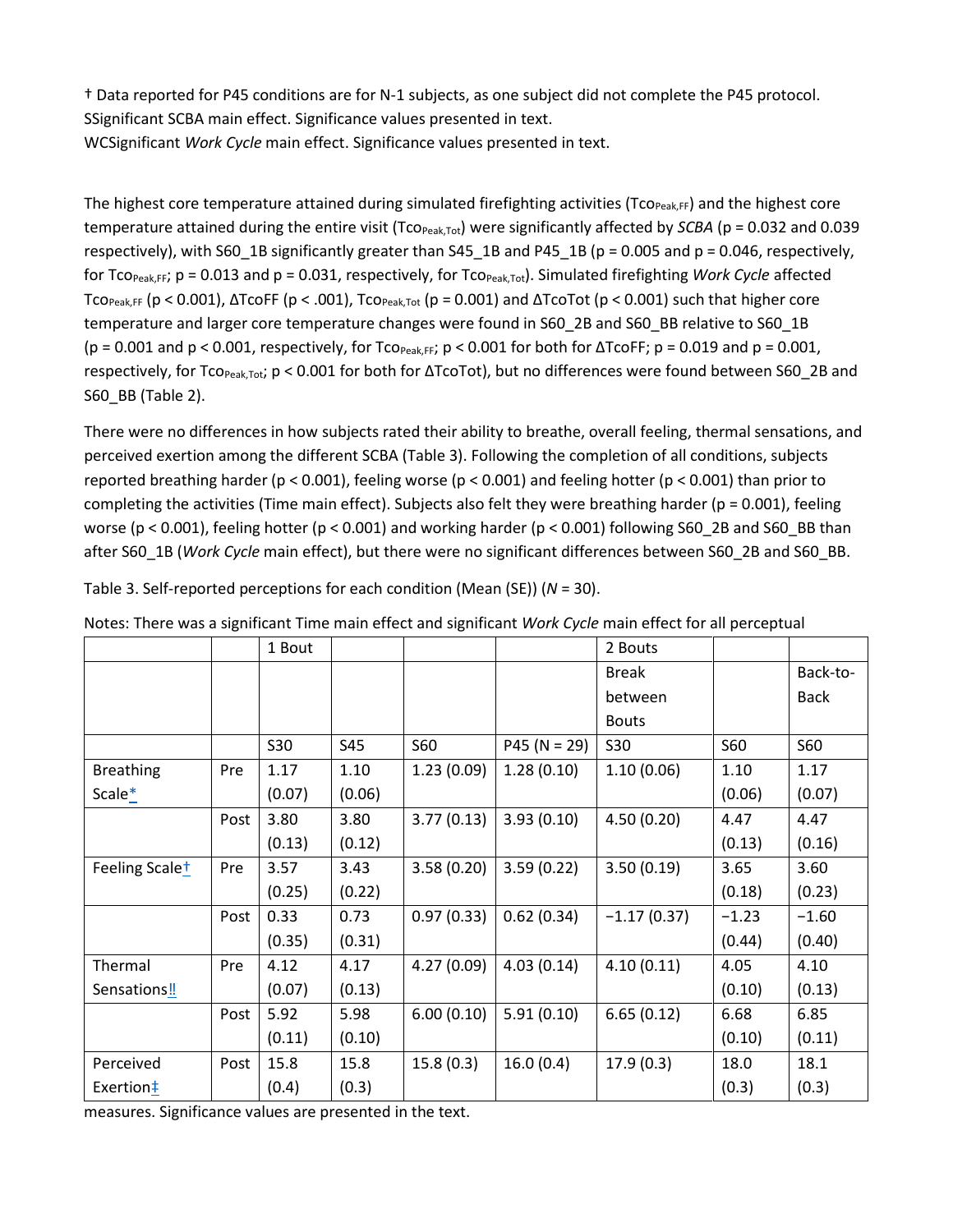\* Breathing Scale anchors: (1) 'My Breathing is OK Right Now'; (3) 'I Am Starting to Breathe Hard'; (5) 'I am Not Getting Enough Air' (7) 'I Can't Breathe'.

† Feeling Scale anchors: (+5) 'Very Good'; (+3) 'Good'; (+1) 'Fairly Good'; (−1) 'Fairly Bad'; (−3) 'Bad'; (−5) 'Very Bad'.

‼ Select Thermal Sensation anchors: (0.0) 'Unbearably Cold'; (4.0) 'Comfortable'; (5.0) 'Warm'; (6.0) 'Hot'; (7.0) 'Very Hot' (8.0) 'Unbearably Hot'.

‡ Select Perceived Exertion anchors: (6) 'No Exertion at All'; (11) 'Light'; (13) 'Somewhat Hard'; (15) 'Hard (Heavy)'; (17) 'Very Hard'; (19) 'Extremely Hard'; (20) 'Maximal Exertion'.

### 3.2. Intra-activity parameters – work performed and heart rate per activity

There was no SCBA main effect on work output, peak heart rate, VO<sub>2</sub> or V<sub>E</sub> when completing a single bout of activity (Table 4). However, a significant *Activity* main effect was detected for peak heart rate, VO<sub>2</sub> and V<sub>E</sub> (p < 0.001 for all) for the single bout activities with various SCBA. Peak heart rates were significantly lower in the first drill (stair climb) and significantly higher in the final drill (overhaul) (p < 0.001 for both). There was no significant difference between the second and third drills (hose advance and search).  $\dot{V}_E$  was significantly lower during the stairs activity than the other three activities (p < 0.001 for all). V<sub>E</sub> was significantly lower during the overhaul task than during the hose advance and search ( $p = 0.019$  and  $p = 0.009$ , respectively). On the other hand, VO<sub>2</sub> was significantly higher during the stair climb than in the hose advance and search activities ( $p < 0.001$ ) and  $p = 0.001$ , respectively).  $VO<sub>2</sub>$  was significantly lower during the overhaul task than all other activities (p < 0.001 for all). There was no statistical difference between the hose advance and search activities.

Table 4. Repetitions, peak heart rate, peak oxygen consumption and peak minute ventilation rate during each of the four simulated firefighting activities for single bout activities (Mean (SE)).

|             |                                                | 1 Bout     |            |            |                |
|-------------|------------------------------------------------|------------|------------|------------|----------------|
|             |                                                | S30        | S45        | <b>S60</b> | $P45 (n = 29)$ |
| Stair climb | Repetitions (#)                                | 40.0(1.5)  | 39.5(1.5)  | 39.5(1.4)  | 39.1(1.5)      |
|             | Peak Heart Rate (HR <sub>Peak</sub> , bpm)A    | 163.0      | 162.5(2.6) | 164.6(2.7) | 160.9(3.0)     |
|             |                                                | (2.8)      |            |            |                |
|             | Peak Oxygen Consumption (VO <sub>2</sub> ,     | 28.4(0.9)  | 27.7(1.1)  | 27.9(1.1)  | 27(1.1)        |
|             | ml/min/kg)A                                    |            |            |            |                |
|             | Peak Minute Ventilation ( $V_{E}$ , I/min) $A$ | 74.5 (5.3) | 74.6 (5.7) | 75.3(5.1)  | 73.4(5.8)      |
| Hose        | Repetitions (#)                                | 54.8(2.0)  | 54.2(2.3)  | 54.5(2.2)  | 54.4(2.2)      |
| advance     |                                                |            |            |            |                |
|             | Peak Heart Rate (HR <sub>Peak</sub> , bpm)     | 176.3      | 174.7(2.2) | 175.3(2.2) | 172.4(2.5)     |
|             |                                                | (2.2)      |            |            |                |
|             | Peak Oxygen Consumption (VO2,                  | 24.9(0.7)  | 23.5(0.9)  | 24.4(1.0)  | 23.4(1.0)      |
|             | ml/min/kg)                                     |            |            |            |                |
|             | Peak Minute Ventilation ( $V_{E}$ , I/min)     | 90.6(4.1)  | 89.8 (4.7) | 91.9(4.3)  | 88.6 (4.7)     |
| Search      | Distance (m)                                   | 107.5      | 107.5(5.6) | 107.5(6.0) | 103.8(5.1)     |
|             |                                                | (5.8)      |            |            |                |
|             | Peak Heart Rate (HR <sub>Peak</sub> , bpm)     | 177.0      | 175.8(2.3) | 177.6(2.3) | 173.4(2.2)     |
|             |                                                | (2.3)      |            |            |                |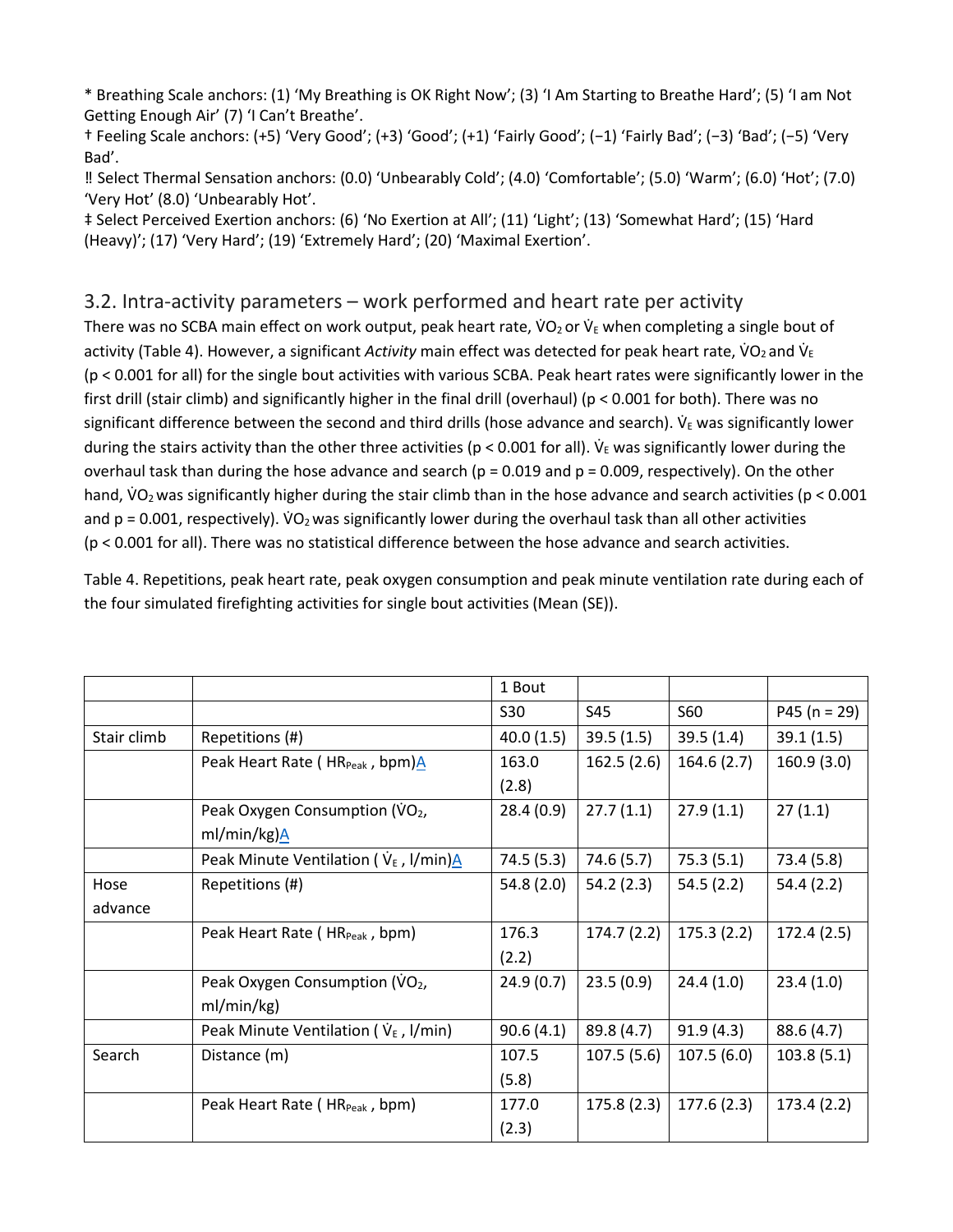|          | Peak Oxygen Consumption (VO2,               | 25(0.8)    | 24.4(1.1)   | 25.2(0.9)  | 24.3(1.0)  |
|----------|---------------------------------------------|------------|-------------|------------|------------|
|          | ml/min/kg)                                  |            |             |            |            |
|          | Peak Minute Ventilation ( $V_{E}$ , I/min)  | 91.0(3.8)  | 93.0(3.9)   | 92.7(3.6)  | 92.0(4.0)  |
| Overhaul | Repetitions (#)                             | 56.2(2.3)  | 57.8(2.5)   | 57.3(2.4)  | 56.6(2.2)  |
|          | Peak Heart Rate (HR <sub>Peak</sub> , bpm)A | 180.1      | 178.8 (2.2) | 180.1(2.2) | 177.3(2.5) |
|          |                                             | (2.4)      |             |            |            |
|          | Peak Oxygen Consumption (VO <sub>2</sub> ,  | 19.8(0.7)  | 19.1(0.8)   | 20(0.7)    | 19.1(0.8)  |
|          | ml/min/kg)A                                 |            |             |            |            |
|          | Peak Minute Ventilation ( $V_{E}$ , I/min)A | 84.1 (4.3) | 86.7 (4.9)  | 87.2(4.6)  | 86.8(4.7)  |

A Activity main effect. Significance values presented in text.

For the two bout activities completed with the S60 SCBA, there was a significant *Work Cycle Rest* main effect on work output (Table 5 p = 0.001 for stairs;  $p < 0.001$  for hose advance, search and overhaul) with subjects completing a significantly higher number of repetitions in the first bout than in the subsequent bout for all four activities. A significant *Work Cycle Rest* main effect on work output was found for the hose advance (p = 0.006) and there was nearly a main effect of *Work Cycle Rest* for the stairs and overhaul activities (p = 0.051 for both), with a greater number of repetitions completed when subjects were given a five-minute break between bouts. HR<sub>Peak</sub> during each activity was significantly higher in the second bout than the first bout ( $p < 0.001$  for all). There were no significant differences in HR<sub>Peak</sub> between S60\_BB and S60\_2B in any activity (i.e. no *Work Cycle Rest* × Activity interaction). V�O2was significantly higher in the first bout than the second *Work Cycle Rest* (p < 0.001 for all activities). For V� <sup>E</sup> there was a significant *Work Cycle Rest* × *Work Cycle Rest* interaction ( $p = 0.042$ ) indicating that  $V_E$  did not change between the first and second bouts in the S60\_BB condition, whereas  $\dot{\mathsf{V}}_{\mathrm{E}}$  decreased in the second bout in the S60\_2B condition.

Table 5. Repetitions, peak heart rate, peak oxygen consumption and peak minute ventilation for each of the four simulated firefighting activities (N = 19 unless otherwise noted).

|               |                                                 |                   | 2 Bouts |               | Back-to-                  |
|---------------|-------------------------------------------------|-------------------|---------|---------------|---------------------------|
|               |                                                 |                   |         |               | <b>Back</b>               |
|               |                                                 |                   | S30     | <b>S60</b>    | S60                       |
| <b>Stairs</b> | Repetitions (#)                                 | <b>First Bout</b> | 41.8    | 40.5          | 40.3                      |
|               |                                                 |                   | (2.2)   | (2.2)B.R      | (2.1)B.R                  |
|               |                                                 | Second            | 38.5    | 37.2          | 35.6                      |
|               |                                                 | <b>Bout</b>       | (2.1)   | $(1.9)B$ , R  | $(1.7)B$ , R              |
|               | Peak Heart Rate (HR <sub>Peak</sub> , bpm)      | <b>First Bout</b> | 160.0   | 158.2         | 158.8                     |
|               |                                                 |                   | (3.4)   | (3.4)B        | (3.4)B                    |
|               |                                                 | Second            | 182.2   | 181.1         | 183.2                     |
|               |                                                 | <b>Bout</b>       | (2.6)   | (2.7)B        | (2.6)B                    |
|               | Peak Oxygen Consumption (VO2,                   | <b>First Bout</b> | 27.7    | 28.7(1.4)B    | 28.2 $(1.5)$ <sup>B</sup> |
|               | ml/min/kg) ( $N = 18$ )                         |                   | (1.9)   |               |                           |
|               |                                                 | Second            | 23.7    | 24.4(1.6)B    | 24.9(1.3)B                |
|               |                                                 | <b>Bout</b>       | (1.9)   |               |                           |
|               | Peak Minute Ventilation ( $V_{E}$ , I/min) (N = | <b>First Bout</b> | 72.7    | $71.7(8.1)$ X | 70.0 (7.4)X               |
|               | 18)                                             |                   | (8.1)   |               |                           |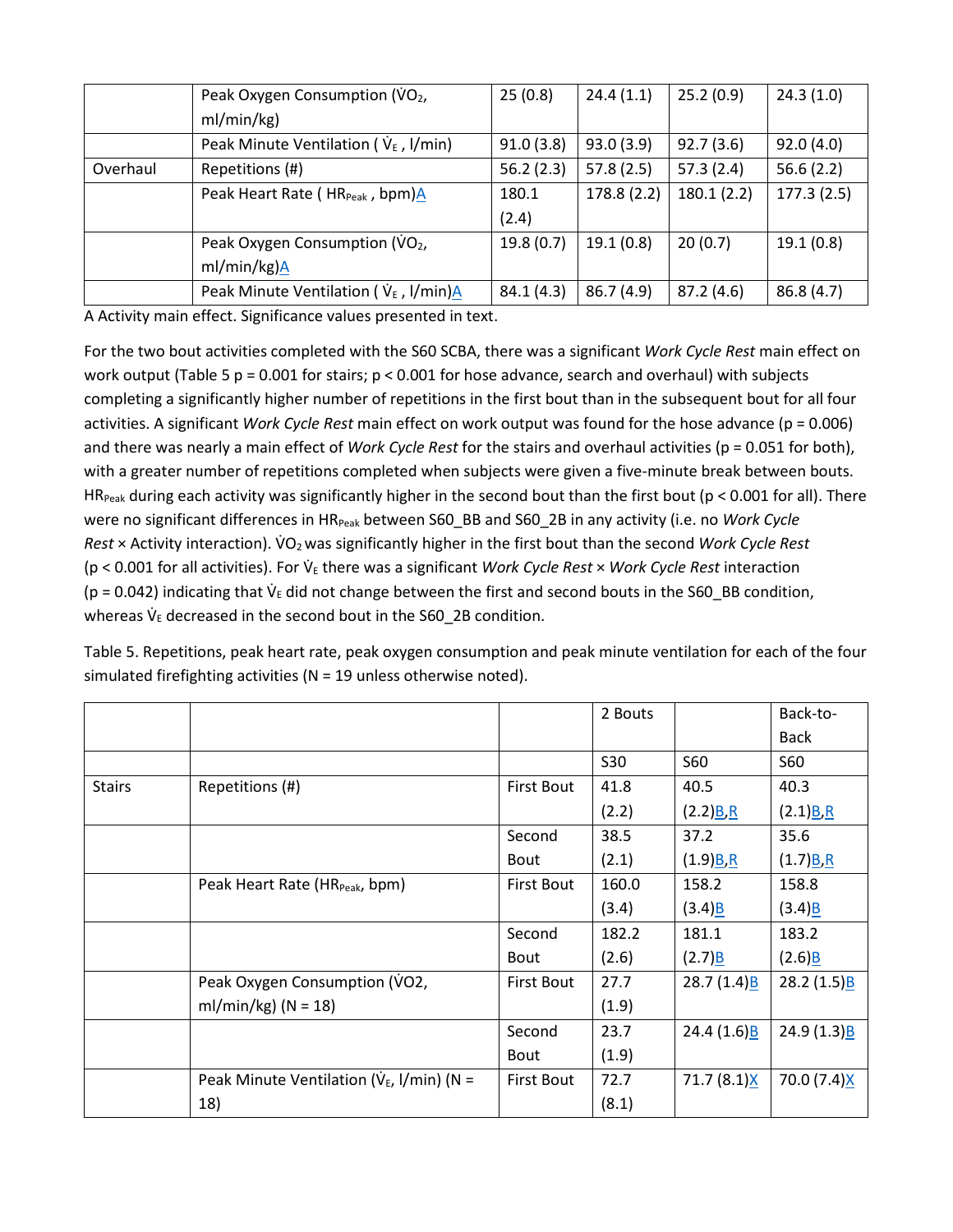|          |                                                 | Second            | 81.6  | 74.6 (6.5)X               | 79.2 (6.6)X               |
|----------|-------------------------------------------------|-------------------|-------|---------------------------|---------------------------|
|          |                                                 | Bout              | (9.2) |                           |                           |
| Hose     | Repetitions (#)                                 | <b>First Bout</b> | 55.8  | 55.7 $(3.5)B$             | 55.2 $(3.6)B$             |
| Advance  |                                                 |                   | (3.7) |                           |                           |
|          |                                                 | Second            | 44.7  | 45.8 (3.9)B               | 41.5(3.3)B                |
|          |                                                 | Bout              | (3.2) |                           |                           |
|          | Peak Heart Rate (HR <sub>Peak</sub> , bpm)      | <b>First Bout</b> | 171.1 | 170.3                     | 170.2                     |
|          |                                                 |                   | (3.5) | (3.0)B                    | (2.8)B                    |
|          |                                                 | Second            | 184.0 | 182.6                     | 186.5                     |
|          |                                                 | Bout              | (2.3) | (2.3)B                    | (2.3)B                    |
|          | Peak Oxygen Consumption (VO2,                   | <b>First Bout</b> | 22.7  | 23.9(1.2)B                | 23.3 $(1.1)B$             |
|          | ml/min/kg) ( $N = 18$ )                         |                   | (1.4) |                           |                           |
|          |                                                 | Second            | 17.3  | 19.1(1.3)B                | 20.4 $(1.1)$ B            |
|          |                                                 | Bout              | (1.2) |                           |                           |
|          | Peak Minute Ventilation ( $V_{E}$ , I/min) (N = | <b>First Bout</b> | 83.7  | 85.4 (5.7)X               | 80.9 (6.3)X               |
|          | 18)                                             |                   | (6.8) |                           |                           |
|          |                                                 | Second            | 81.4  | 81.7 $(6.9)X$             | 83.3 (6.0)X               |
|          |                                                 | Bout              | (7.7) |                           |                           |
| Search   | Distance (m)                                    | <b>First Bout</b> | 117.9 | 114.1                     | 111.3                     |
|          |                                                 |                   | (7.5) | $(7.0)$ B                 | (6.7)B                    |
|          |                                                 | Second            | 83.6  | 83.1 $(6.9)B$             | 82.7 $(5.7)B$             |
|          |                                                 | Bout              | (5.6) |                           |                           |
|          | Peak Heart Rate (HR <sub>Peak</sub> , bpm)      | <b>First Bout</b> | 171.6 | 170.5                     | 170.7                     |
|          |                                                 |                   | (2.8) | (2.9)B                    | (2.7)B                    |
|          |                                                 | Second            | 182.5 | 181.6                     | 184.1                     |
|          |                                                 | Bout              | (2.4) | (2.5)B                    | (2.9)B                    |
|          | Peak Oxygen Consumption (VO2,                   | <b>First Bout</b> | 22.9  | 24.4 $(1.2)B$             | 23.7 $(1.2)$ <sup>B</sup> |
|          | ml/min/kg) ( $N = 18$ )                         |                   | (1.7) |                           |                           |
|          |                                                 | Second            | 16.8  | 17.8 $(1.2)$ <sup>B</sup> | 17.9(1.2)B                |
|          |                                                 | Bout              | (1.4) |                           |                           |
|          | Peak Minute Ventilation ( $V_{E}$ , I/min) (N = | <b>First Bout</b> | 80.8  | 81.7(5.2)X                | 78.0 (4.9)X               |
|          | 18)                                             |                   | (6.1) |                           |                           |
|          |                                                 | Second            | 71.5  | 74.4 (5.8)X               | 75.2 (5.4)X               |
|          |                                                 | Bout              | (6.1) |                           |                           |
| Overhaul | Repetitions (#)                                 | <b>First Bout</b> | 60.5  | 60.0(3.5)B                | 58.2 $(3.7)B$             |
|          |                                                 |                   | (3.6) |                           |                           |
|          |                                                 | Second            | 49.3  | 50.6 $(3.8)B$             | 47.1(3.9)B                |
|          |                                                 | Bout              | (3.9) |                           |                           |
|          | Peak Heart Rate (HR <sub>Peak</sub> , bpm)      | <b>First Bout</b> | 178.6 | 177.1                     | 176.8                     |
|          |                                                 |                   | (2.9) | (3.0)B                    | (2.8)B                    |
|          |                                                 | Second            | 187.6 | 187.2                     | 189.6                     |
|          |                                                 | Bout              | (3.0) | $(2.8)$ B                 | (2.9)B                    |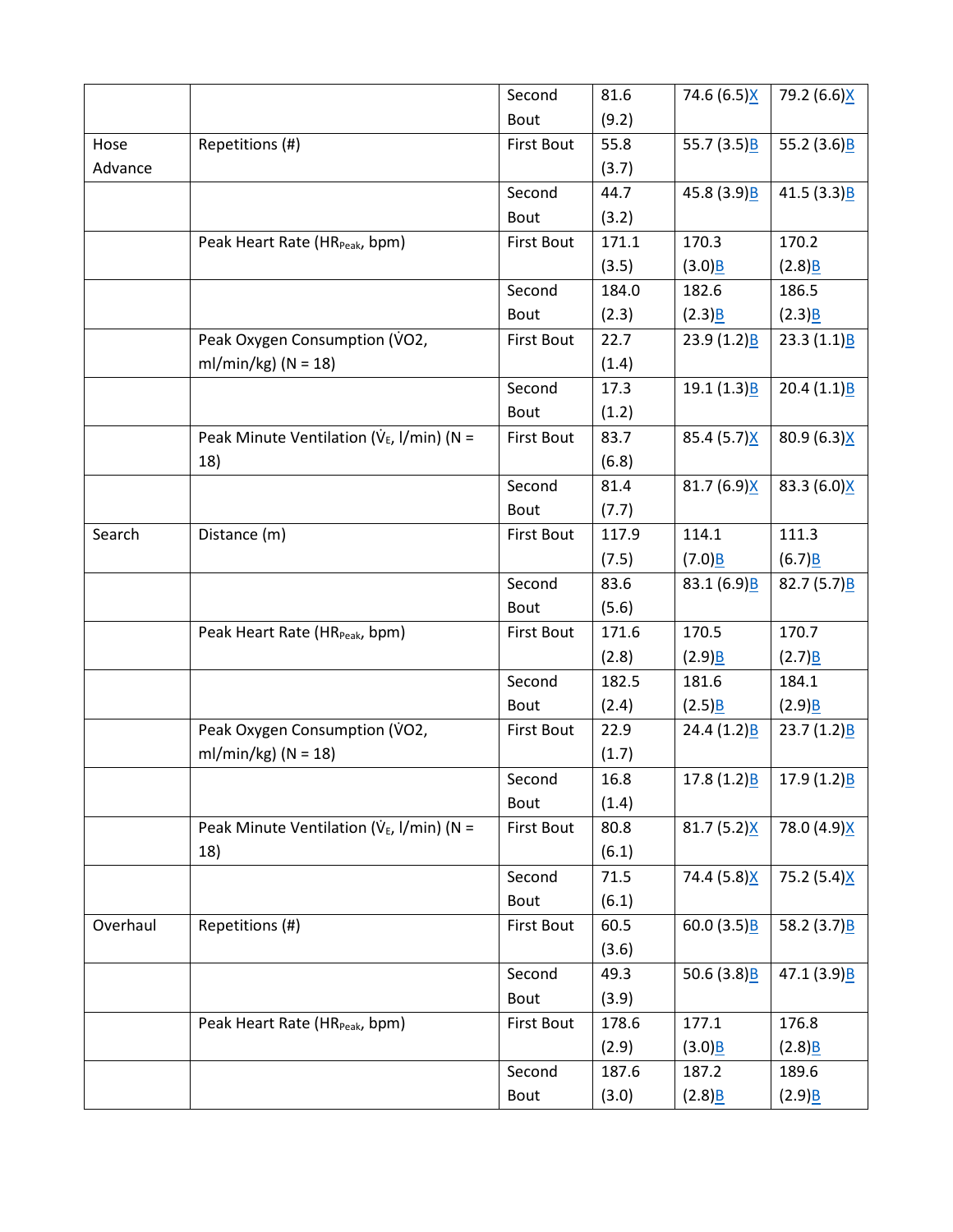| Peak Oxygen Consumption (VO2,                   | <b>First Bout</b> | 18.4  | 18.5(0.9)B  | 18.3(1.0)B  |
|-------------------------------------------------|-------------------|-------|-------------|-------------|
| ml/min/kg) ( $N = 18$ )                         |                   | (1.5) |             |             |
|                                                 | Second            | 13.6  | 14.6(1.1)B  | 14.6(1.1)B  |
|                                                 | <b>Bout</b>       | (1.2) |             |             |
| Peak Minute Ventilation ( $V_{E}$ , I/min) (N = | <b>First Bout</b> | 78.5  | 78.0 (5.4)X | 72.1(5.3)X  |
| 18)                                             |                   | (6.8) |             |             |
|                                                 | Second            | 69.5  | 70.2 (5.3)X | 70.2 (4.8)X |
|                                                 | <b>Bout</b>       | (6.3) |             |             |

B*Work Cycle Rest* main effect. Significance values presented in text.

R*Work Cycle Rest* main effect. Significance values presented in text.

X *Work Cycle Rest* × *Work Cycle Rest* interaction. Significance values presented in text.

## 3.3. Work cycle completions

All subjects were able to successfully complete the four single-bout activities regardless of SCBA worn. Eleven of the 30 subjects tested were unable to complete at least one of the three two-bout conditions. On average, those subjects who were unable to complete all of the two-bout conditions were heavier (weight 101.8 ± 18.1 kg vs. 85.0 ± 9.4 kg, p = 0.002), had higher BMI (30.3 ± 4.1 vs. 25.7 ± 2.6 kg/m<sup>2</sup>, p < 0.001) and had lower maximum  $\dot{V}O_2$  $(40.3 \pm 7.4 \text{ ml/min/kg vs. } 45.7 \pm 7.4 \text{ ml/min/kg, p = } 0.040)$  while there were no differences in age, height, maximum heart rate or peak ventilation.

# 4. Discussion

In the current study we have quantified, in the most complete manner to date, firefighters' significantly higher levels of cardiorespiratory strain and perceived stress as well as significantly reduced work output as a consequence of performing two bouts of simulated firefighting activity compared to a single bout of activity. These data provide the first quantitative assessment of the impact of extended duration SCBA on work performance using a validated simulated firefighting scenario. Notably, 37% of the firefighters participating in this study felt that they were unable to complete a second bout of simulated firefighting activity safely and terminated the firefighting protocol during at least one trial. On average, this group was larger and less fit than the group of firefighters who completed all two-bout scenarios. Interestingly, there were minimal impacts of SCBA size on these same measures, when considering only standard commercially available units (S30, S45 and S60). We did not find any interaction between cylinder size and duration of firefighting activity. These data suggest that the fatigue and physiological stress induced during extended duration firefighting (which is made possible by the additional air supply) is a more significant risk than the added weight and bulk of the larger SCBA itself.

# 4.1. Effect of SCBA size and design

The various sizes of standard, commercially available cylindrical carbon-fibre wrapped SCBA cylinders used in this study did not significantly affect any of the heart rate, perceptual or work performance variables measured when firefighters completed a single, fixed duration, bout of simulated firefighting activity. The single bout of simulated firefighting in an environmental chamber has been validated against the same activities conducted under live-fire conditions (Horn et al[. 2015\)](https://www.tandfonline.com/doi/full/10.1080/00140139.2017.1360519), therefore we would not expect the sizes of SCBA used in the current study to induce important differences in physiological response or work performance under live-fire conditions. This finding contrasts with previous research by Louhevaara et al. [\(1995\)](https://www.tandfonline.com/doi/full/10.1080/00140139.2017.1360519) who suggested that it is important to decrease the mass of SCBA cylinders to improve a firefighter's ability to safely conduct firefighting tasks. Several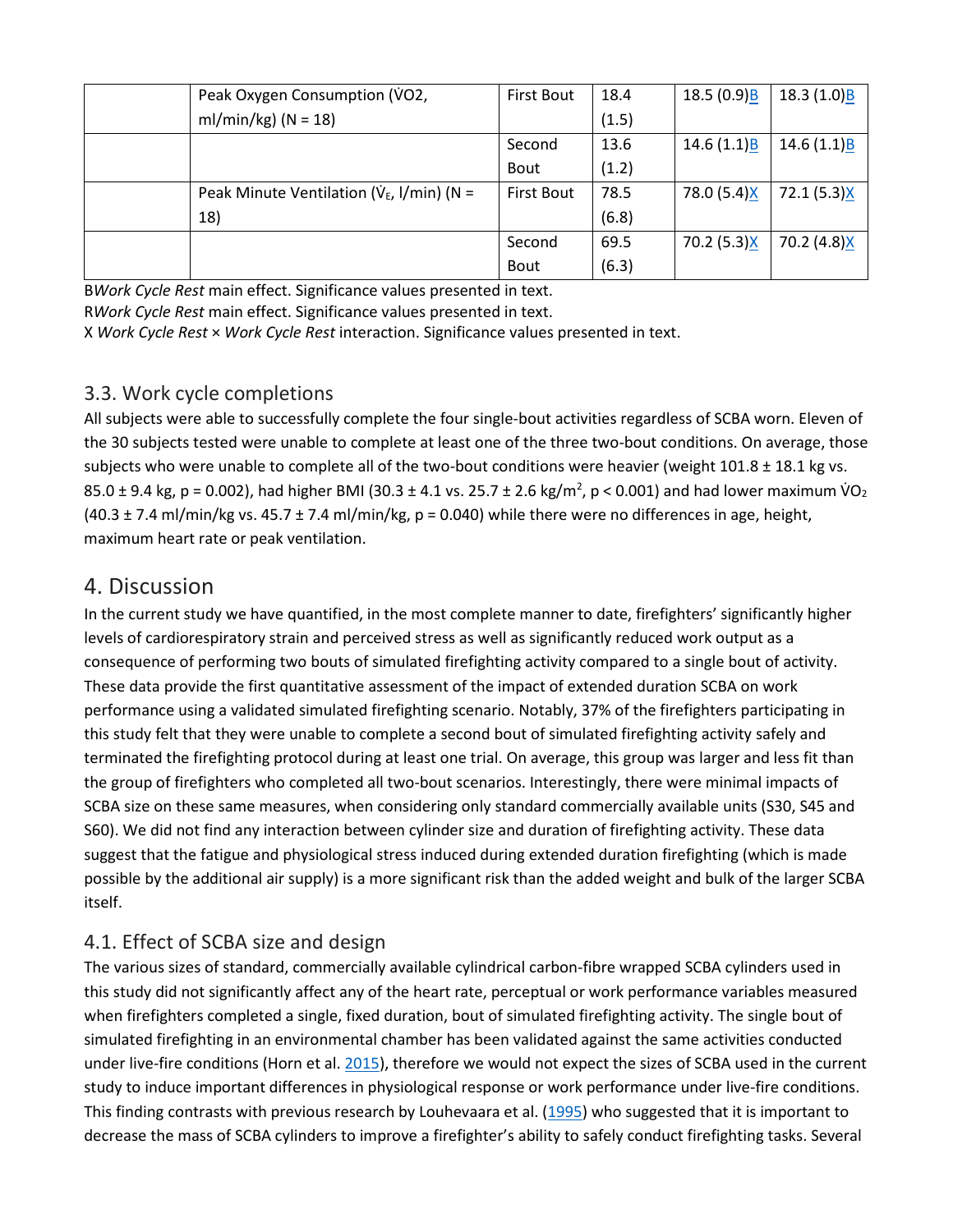other research groups have studied the physiological effects of SCBA weight and report conflicting results. For example, Hooper, Crawford, and Thomas [\(2001\)](https://www.tandfonline.com/doi/full/10.1080/00140139.2017.1360519) found that lightweight SCBA (15 kg) resulted in lower energy expenditure than conventional SCBA (27 kg) during a submaximal stepping exercise. However, during live firefighting exercises, no difference in heart rate was attained by Manning and Griggs [\(1983\)](https://www.tandfonline.com/doi/full/10.1080/00140139.2017.1360519), who also compared light (7 kg) and heavy (15 kg) SCBA cylinders. This latter finding may be due to the near maximal heart rate commonly encountered during firefighting activity (Sothmann et al[. 1992;](https://www.tandfonline.com/doi/full/10.1080/00140139.2017.1360519) Smith and Petruzzello [1998;](https://www.tandfonline.com/doi/full/10.1080/00140139.2017.1360519) Barr, Gregson, and Reilly [2010\)](https://www.tandfonline.com/doi/full/10.1080/00140139.2017.1360519), or that energy expenditure during live firefighting activities is not reflected solely by the heart rate achieved. However, Manning and Griggs [\(1983\)](https://www.tandfonline.com/doi/full/10.1080/00140139.2017.1360519) pointed out that the benefit of lighter SCBA is most likely to be seen as a reduced time to complete a given task as opposed to a reduced physiological load. Like Manning and Griggs [\(1983\)](https://www.tandfonline.com/doi/full/10.1080/00140139.2017.1360519), we did not detect a significant difference in heart rate due to operating with different size (and weight) SCBA. We also did not detect an impact on the work performance (in our case, the amount of work completed instead of time to complete a given task) when wearing different size SCBA. Furthermore, the modern, commercially available SCBA utilised in this study are relatively more similar to the 'lightweight' SCBA used by Hooper, Crawford, and Thomas [\(2001\)](https://www.tandfonline.com/doi/full/10.1080/00140139.2017.1360519). The maximum weight difference between cylinders in this study was less than 4 kg, while the 'heavy' cylinder used by Hooper et al. (22 kg) was 12 kg heavier than the 'lightweight' cylinder. Hence, a 12 kg difference in load may impact physiology while the 4 kg difference is not significant enough to cause a change.

SCBA design did have a statistically significant impact on peak core temperature,  $To_{Peak,FF}$ , and  $To_{Peak,Tot}$  (Table 2). The lower core temperature values measured in the low-profile prototype design (P45\_1B) relative to the standard cylinder design (S60\_1B) may be attributed to less muscular work being performed to move the SCBA while completing a statistically equivalent amount of external work. Previous work by Coca et al. [\(2011\)](https://www.tandfonline.com/doi/full/10.1080/00140139.2017.1360519) suggested that the same prototype SCBA allowed subjects increased range of motion, mobility and comfort relative to the standard SCBA. Subjects may not have been restricted by the prototype SCBA with the increased range of motion, resulting in less effort needed to complete each task. This may account for the lower core temperature observed in the low profile prototype SCBA relative to the traditional single cylinder SCBA of similar size. It is important to note that these differences, while statistically significant, are quite small in magnitude (on average about 0.2 °C).

#### 4.2. Effect of work cycle

The design of this study allowed for the ability to quantify the effect of rest prior to a second bout of simulated firefighting activity. As in previous work, during a single bout of simulated firefighting activities, subjects reached near maximal heart rate, with heart rate continuing to increase during subsequent bouts (Smith et al. [1996;](https://www.tandfonline.com/doi/full/10.1080/00140139.2017.1360519) Walker et al. [2015;](https://www.tandfonline.com/doi/full/10.1080/00140139.2017.1360519) Hostler et al[. 2016\)](https://www.tandfonline.com/doi/full/10.1080/00140139.2017.1360519). Subjects had lower HR<sub>Peak</sub> values when there was a break between bouts (S60\_2B) than when no break was provided (S60\_BB), likely due to the recovery in heart rate which occurred during the 5-min break between bouts in the 2B condition. While the break may have resulted in lower  $HR_{Peak}$ values than in back-to-back bouts, these values were still greater than for a single bout of activity (S60\_1B).

Rate of core temperature increase in the first bout of the two-bout trials was 0.035 ± 0.023 °C/min. During the second bout the rate of core temperature increase was 0.039 ± 0.014 °C/min in the condition with the five minute rest (S60\_2B). However, when there was no break (S60\_BB), rate of core temperature increase was notably higher 0.062 ± 0.017 °C/min. While the rest period does appear to reduce the rate of accumulation of heat stress during the work, the 5-min rest period does not provide a significant reduction in total overall core body temperature. Firefighters should be aware that firefighting activity can rapidly lead to elevated core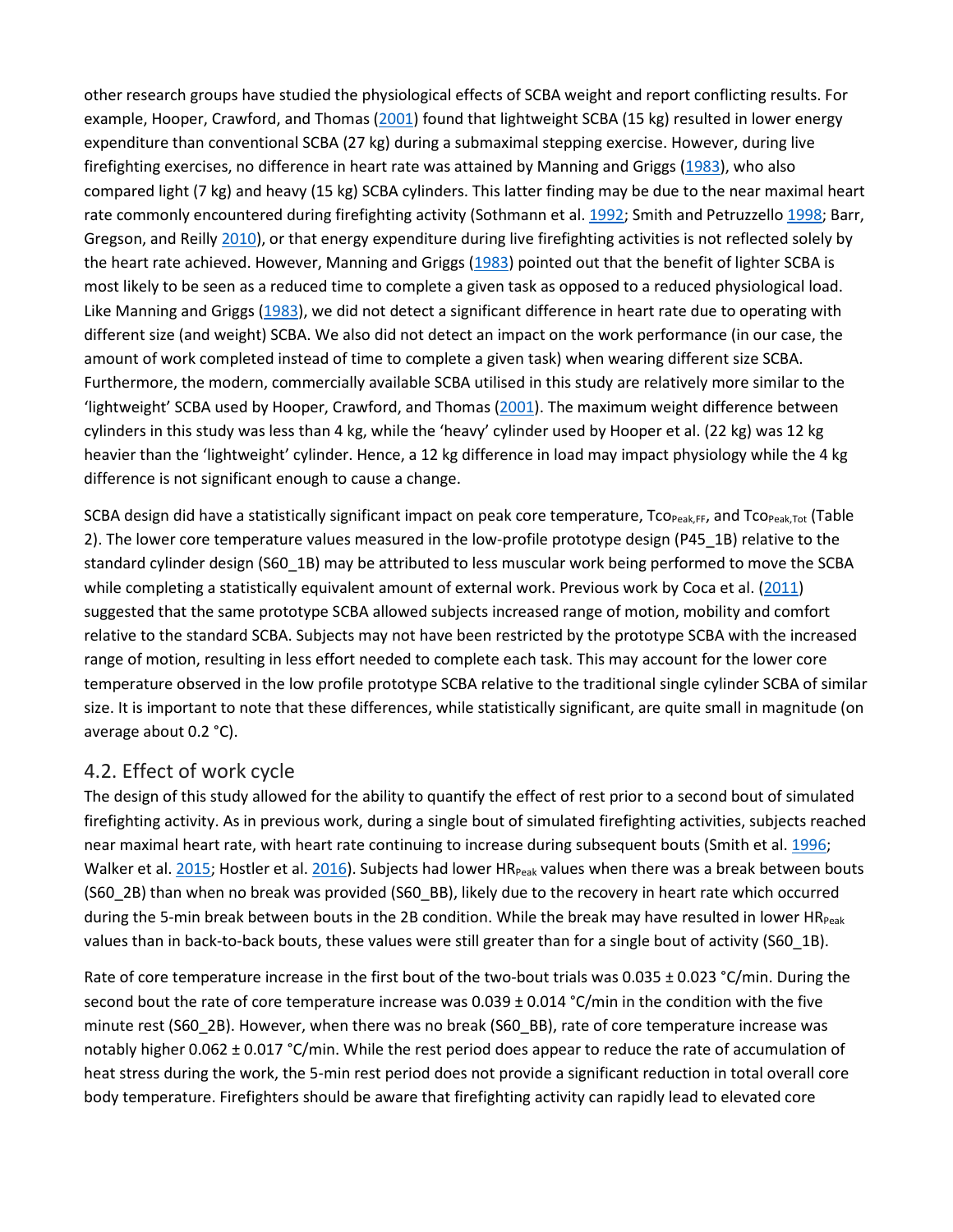temperature values, and longer work cycles, especially without rest, can result in greater rates of core temperature rise.

The changes in firefighters' self-perceptions were remarkably worse after the two bout activities compared to the single bout of activities (Table 3). Prior to beginning all scenarios, on average, firefighters were able to 'Breathe OK' (1.1–1.3), felt 'Good' (3.4–3.7), and were 'Comfortable' (4.0–4.3). After the single bout activities, firefighters felt as if they were 'Starting to Breathe Hard' (3.8–3.9), felt 'Fairly Good' (0.3–1.0), were 'Hot' (5.9– 6.0) and that their exertion was 'Hard' (15.8–16.0). However, after the two bout activities, firefighters felt as if they were almost 'Not Getting Enough Air' (4.5), felt 'Fairly Bad' (−1.2 to −1.6), were 'Very Hot' (6.7–6.9) and that their exertion was 'Very Hard' (17.9–18.1). These perceptual differences mirror physiological changes measured after a second bout of simulated firefighting activity, though these perceptions were unaffected by the 5 min rest (2B) versus no rest (BB).

The increased physiological strain induced by a second round of activity and cumulative fatigue may explain the decreased work output, reduced VO2Peak and changes in V $_$  (Table 5). Significant declines in work output were measured in each simulated firefighting activity in the second bout compared to the first bout: −10.4% in stairs, −22.4% in hose advance, −26.8% in search, −18.3% in overhaul. It is apparent that the average firefighter's work capabilities are diminished shortly after beginning work on the second cylinder of air. Despite firefighters reporting that they feel 'fairly good' (~1 on Feeling Scale) after their first cylinder of air, upon returning to work they have an immediate reduction in work output on the stairs. This decline in capabilities was larger in magnitude for the remaining three simulated firefighting activities. Every firefighter was able to complete the stair climb activity during the second bout. However, during the hose advance and subsequent activities, some firefighters began to remove themselves due to fatigue.

The reduction in work output and VO2Peak tended to be larger for the second bout of activity in the back-toback condition than in the trial where the two bouts were separated by a 5 min break.

Importantly, the total amount of work completed during the stair, hose advance and overhaul stations was lower in the back-to-back condition than when a 5-min break was presented between bouts (Table 5). However, there were no significant differences in the peak heart rate for each activity between S60\_2B and S60\_BB. The fact that work output and oxygen consumption were lower in the trials in which no rest was provided, but peak heart rate was the same highlights the challenge of relying on this easily quantified physiological measure as an index of fatigue. When firefighters are instructed to perform work at 'fireground pace' – especially when activity continues beyond 15 min – they will often be working near their physiological limits. Working at a high percentage of physiological capacity will induce physiologic fatigue, resulting in decreased work output. It should be noted that while more work was completed in the scenario where a 5-min break was provided compared to working without a break, the difference was relatively small and was still significantly less than what could be accomplished in the first bout of activity.

On average, during the simulated firefighting activities, peak  $V_E$  was approximately 79 L/min, or nearly twice the standard 40 L/min consumption rate that is utilised to estimate duration of SCBA cylinder. Our highest observed peak  $\dot{V}_E$  value across all activities and conditions was less than the 103 L/min test level in NFPA 1981. While  $\dot{V}O_2$ was significantly lower for all activities in Bout 1 vs. Bout 2, differences in  $\dot{\vee}_{E}$  were much smaller. Indeed, for the stair climb activity  $V_{E}$  increased by 10%, similar to the increases in air consumption reported by Walker et al. [\(2015\)](https://www.tandfonline.com/doi/full/10.1080/00140139.2017.1360519), but was not significantly different in any of the other activities. In the second bout of activity, the body was consuming less oxygen as less work was being conducted, yet minute ventilation did not significantly differ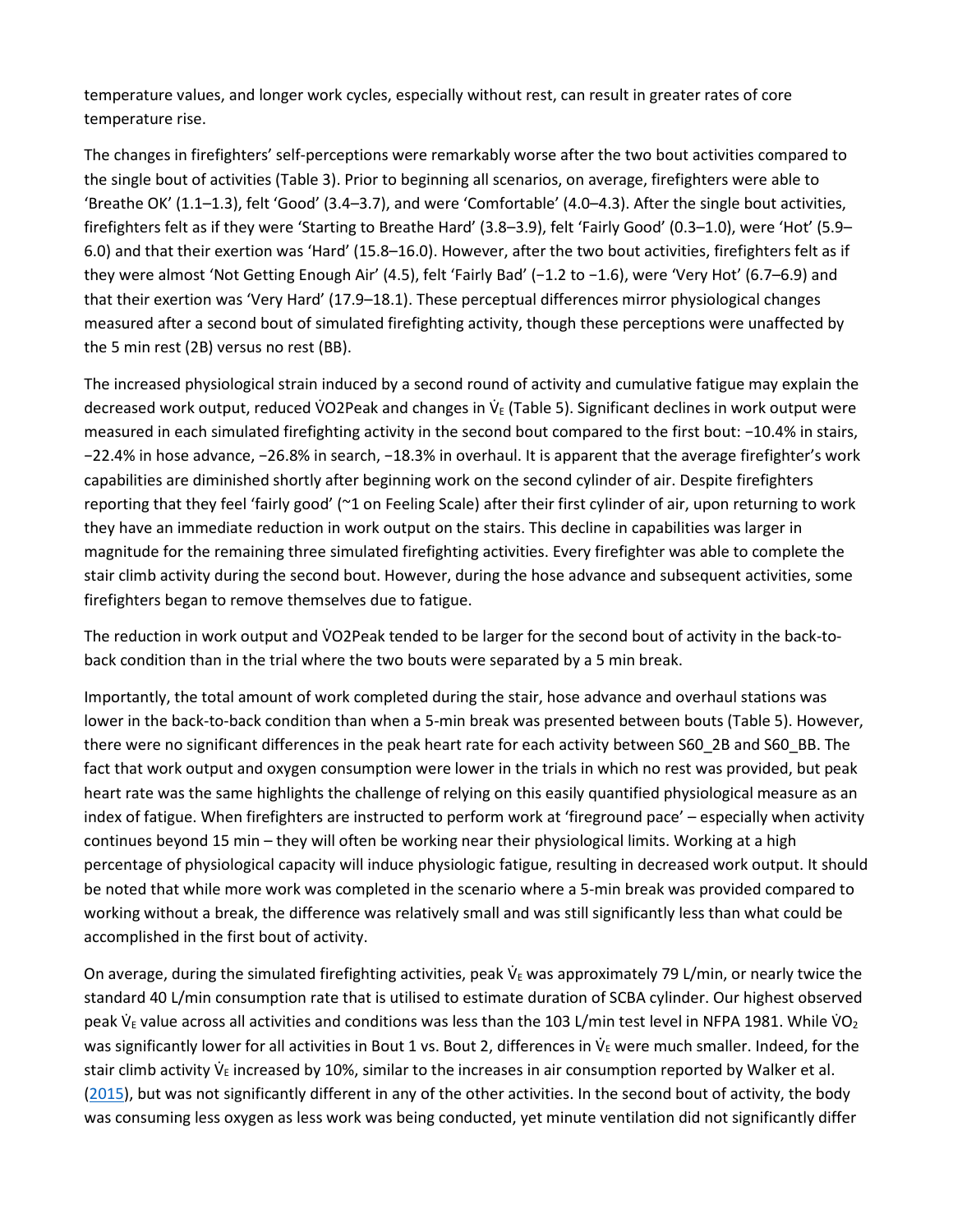between the two bouts. This may reflect the effect of higher body temperature on breathing rate. Combined with the results above, we see that firefighters completing a second bout of activity will consume nearly the same amount of air as their first bout of activity, but will be able to complete less fireground work.

It is critical that fire officers understand that firefighters who are sent back to live-fire activities after a quick air cylinder change for a second 30-min cylinder, or are continuously working through a 60-min air cylinder, may not have the same operational capabilities as those who are just beginning work. NFPA 1584 standards suggest that firefighters should report to an area designated for fireground rehabilitation after completing 2 bouts with a 30-min cylinder or a single bout with a 60-min cylinder (National Fire Protection National Fire Protection Associatio[n 2008\)](https://www.tandfonline.com/doi/full/10.1080/00140139.2017.1360519). However, our data suggest that significant rest and recovery should be provided after the first bout of work if operationally feasible or overall work output may decrease.

#### 4.3. Completion

In addition to the reduction in work output during the second bout of firefighting activity, we also found that more than one-third of the subjects felt that they were too tired, too hot, nauseous, dizzy or otherwise felt it was unsafe to complete at least one of the two bout activities. These 11 subjects had lower fitness levels, were heavier, and higher BMI compared to the 19 subjects who were able to complete both bouts on all conditions. There was no significant difference between the age distributions in each group. The BMI for those able to complete all trials was at the threshold between normal and overweight (BMI = 25 kg/m<sup>2</sup>), while the BMI for those unable to complete at least one of these trials was at the threshold between overweight and obese (BMI = 30 kg/m<sup>2</sup>) (National Research Council Committee on Diet and Health  $1989$ ). Average VO<sub>2max</sub> for all 30 subjects tested was 43.7 ml/min/kg, which is similar to VO<sub>2max</sub> data reported by Barr, Gregson, and Reilly [\(2010\)](https://www.tandfonline.com/doi/full/10.1080/00140139.2017.1360519). The average of those who did not complete at least one trial of simulated activity (VO<sub>2max</sub> 40.3 ml/kg/min) is below the NFPA 1582 (National Fire Protection Association [2013a\)](https://www.tandfonline.com/doi/full/10.1080/00140139.2017.1360519) suggested minimum level of 42 ml/min/kg, while the group who successfully completed all trials had an average  $VO_{2max}$  of 45.7 ml/min/kg, significantly above this threshold. Poor fitness is associated with lower maximal  $VO<sub>2</sub>$  (Saltin et al. [1968;](https://www.tandfonline.com/doi/full/10.1080/00140139.2017.1360519) McGuire et al[. 2001\)](https://www.tandfonline.com/doi/full/10.1080/00140139.2017.1360519). Firefighters are commonly warned about the impacts of high body mass and low fitness on their risks for fireground injury and sudden cardiac events. These data provide compelling evidence that low fitness and excess fat also impair work performance on the fireground.

# 5. Summary and conclusions

We examined the effects of SCBA size and design, as well as effects of repeated bouts of simulated firefighting activity on firefighter's physiological and cardiorespiratory responses, using realistic firefighter activity simulations in a controlled laboratory environment. Heart rate, core temperature,  $\forall O_2$ ,  $\forall_{E}$ , work output and selfreported perceptions were analysed. We found few significant differences in physiological response when wearing commercially available air cylinders of a wide range of size and air capacity (30, 45 and 60) for a single bout of simulated firefighting activity. The one exception was a small (~0.2 °C) but significant difference in maximum core temperature, with core temperature slightly higher when the 60-min cylinder was used relative to the standard 45-min cylinder and the prototype 45-min design.

Extended work cycles, involving a second bout of simulated firefighting activity, resulted in a significantly higher heart rate and core temperature values relative to a single bout, similar to what has been measured during simulated training and fire response. Importantly, the protocol utilised here provided the first opportunity to quantify changes in work output during simulated extended duration firefighting activities. When no rest was provided prior to the second bout, core temperatures increased by more than 0.06 °C/min, and peak heart rates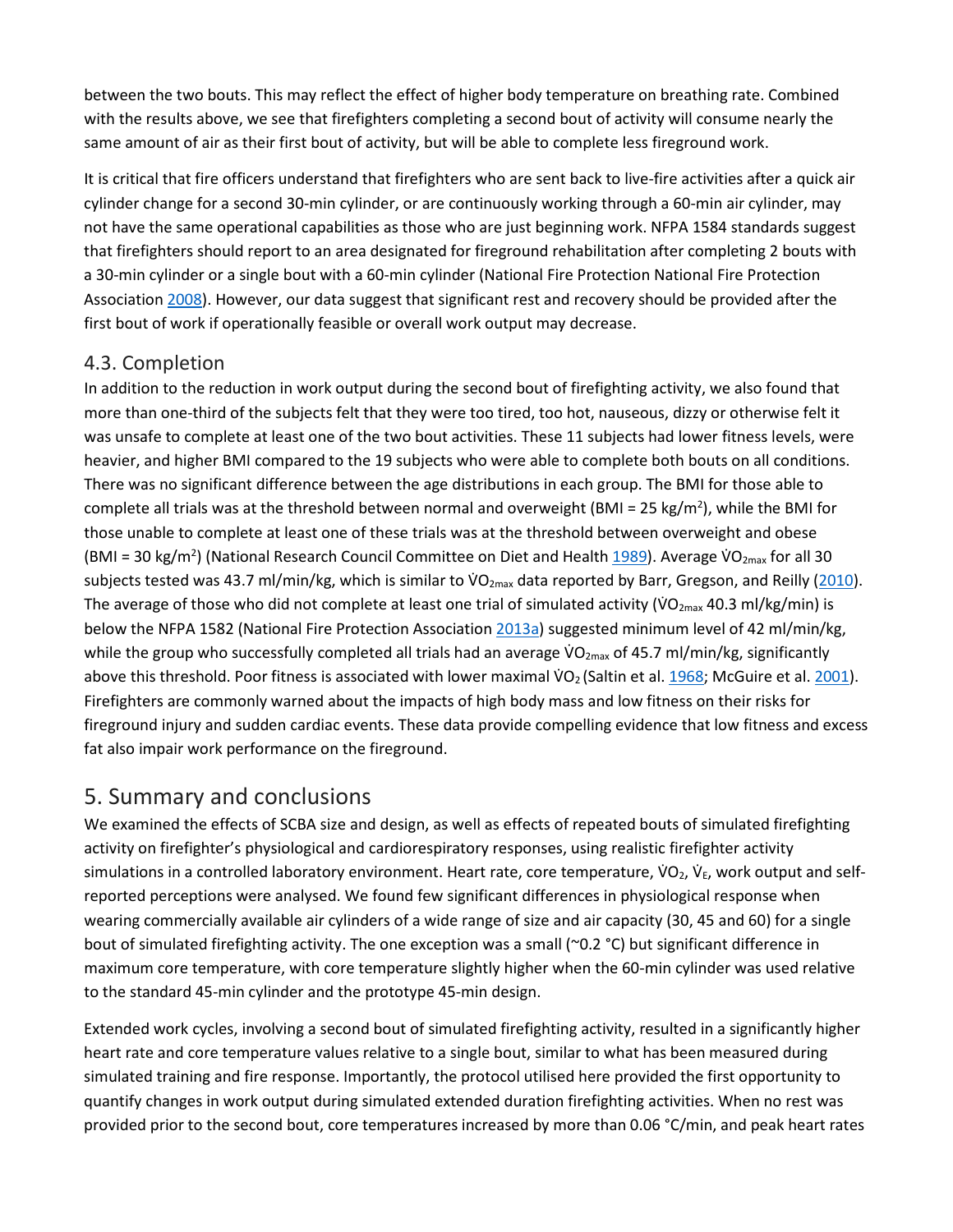were higher and the reduction in work output was more significant than when a 5 min rest was provide (simulating the work-rest cycle employed for traditional 30 min air cylinders). Overall, subjects completed approximately 20% less work in the second bout of activity than was accomplished in the first bout of simulated firefighting activity. Notably, 11 of the 30 subjects tested were unable to complete all conditions during the second bout. Those who were unable to complete all of the trials involving a second bout of firefighting had lower fitness levels and larger body mass index than those who were able to complete all activities.

The use of extended duration SCBA cylinder should be approached by the fire service with a holistic view of potential impacts. This study found minimal differences in physiological parameters caused by increasing weight of extended duration SCBA when a single 14-min bout of simulated firefighting activity was performed (a timeframe that was traditionally necessitated by '30 min SCBA'). However, we found significant decreases in work output and increases in physiological strain when performing longer activities. This finding is exacerbated when no break is provided between bouts of activity, an option that is only possible with extended duration SCBA cylinders. These findings suggest that extended activity leads to impaired work performance and potentially increases the risk of injury on the fireground. Importantly, fire officers need to understand that a firefighter who is sent back to live-fire activities after a quick air cylinder change for a 30-min cylinder, or is continuously working through a 60-min air cylinder, may not have the same operational capabilities as those who are just beginning work.

# Disclosure statement

There are no conflicts of interest regarding this work.

# Funding

This work was supported by the Department of Homeland Security Fire Prevention and Safety, Federal Emergency Management Agency [grant number EMW-2010-FP-01606].

# References

- Barr, David, Warren Gregson, and Thomas Reilly. 2010. "The Thermal Ergonomics of Firefighting Reviewed." Applied Ergonomics 41 (1): 161–172.10.1016/j.apergo.2009.07.001
- Borg, G. 1970. "Perceived Exertion as an Indicator of Somatic Stress." Scandinavian Journal of Rehabilitation Medicine 2 (2): 92–98.
- Bradley, Faith F., Michael J. Angelini, R. M. Kesler, M. N. Petrucci, K. S. Rosengren, G. P. Horn, and E. T. Hsiao-
- Wecksler. 2014. "Effects of Fatigue and Load Carriage on Firefighter Gait." Paper presented at the 7th World Congress of Biomechanics, Boston, MA, July 6–11.
- Coca, A., J. H. Kim, R. Duffy, and W. J. Williams. 2011. "Field Evaluation of a New Prototype Self-Contained Breathing Apparatus." Ergonomics 54 (12): 1197–1206. doi:10.1080/00140139.2011.622797.
- Colburn, D., J. Suyama, S. E. Reis, J. L. Morley, F. L. Goss, Y. F. Chen, C. G. Moore, and D. Hostler. 2011. "A Comparison of Cooling Techniques in Firefighters after a Live Burn Evolution." Prehospital Emergency Care 15 (2): 226–232. doi:10.3109/10903127.2010.545482.
- Deetjen, Grace S., Michael J. Angelini, R. M. Kesler, M. N. Petrucci, K. S. Rosengren, G. P. Horn, and E. T. Hsiao-Wecksler. 2015. "Duration of Exertion and SCBA Design Affect Firefighter Balance." Paper presented at the 39th annual meeting of the American Society of Biomechanics, Columbus, OH, August 5–8.
- Hardy, C. J., and W. J. Rejeski. 1989. "Not What, but How One Feels: The Measurement of Affect during Exercise." Journal of Sport & Exercise Psychology 11 (3): 304–317.10.1123/jsep.11.3.304
- Helneman, E. F., C. M. Shy, and H. Checkoway. 1989. "Injuries on the Fireground: Risk Factors for Traumatic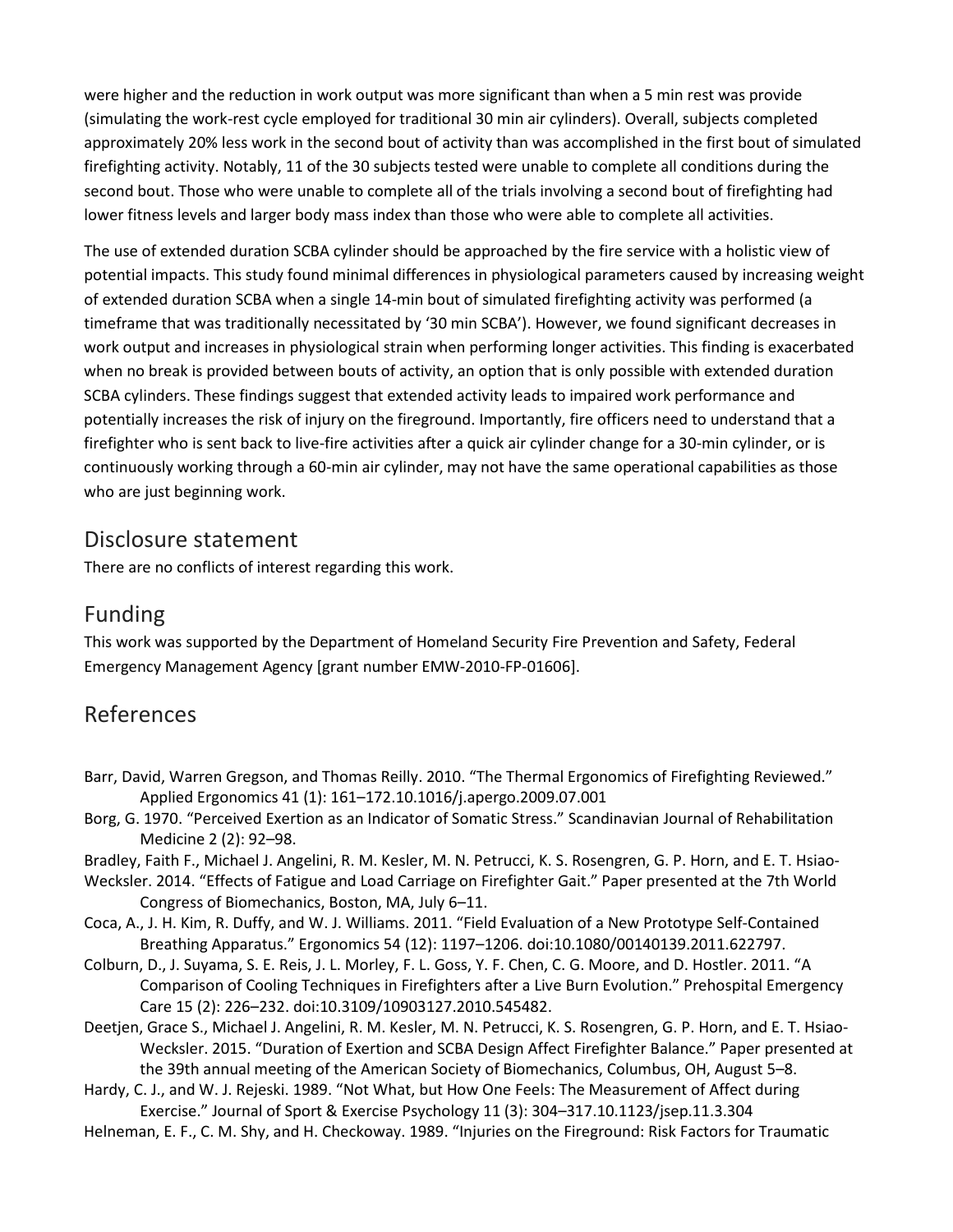Injuries among Professional Fire Fighters." American Journal of Industrial Medicine 15 (3): 267– 282.10.1002/ajim.v15.3

- Hooper, A. J., J. O. Crawford, and D. Thomas. 2001. "An Evaluation of Physiological Demands and Comfort between the Use of Conventional and Lightweight Self-contained Breathing Apparatus." Applied Ergonomics 32 (4): 399–406.10.1016/S0003-6870(01)00007-2
- Horn, G. P., S. Blevins, B. Fernhall, and D. L. Smith. 2013. "Core Temperature and Heart Rate Response to Repeated Bouts of Firefighting Activities." Ergonomics 56 (9): 1465–1473. doi:10.1080/00140139.2013.818719.
- Horn, G. P., R. M. Kesler, R. W. Motl, E. T. Hsiao-Wecksler, R. E. Klaren, I. Ensari, M. N. Petrucci, B. Fernhall, and K. S. Rosengren. 2015. "Physiological Responses to Simulated Firefighter Exercise Protocols in Varying Environments." Ergonomics 58 (6): 1012–1021. doi:10.1080/00140139.2014.997806.
- Hostler, David, Deanna Colburn, Jon C. Rittenberger, and Steven E. Reis. 2016. "Effect of Two Work-to-Rest Ratios on Cardiovascular, Thermal, and Perceptual Responses during Fire Suppression and Recovery." Prehospital Emergency Care 20 (6): 681–687. doi:10.3109/10903127.2016.1168890.
- Hostler, D., S. E. Reis, J. C. Bednez, S. Kerin, and J. Suyama. 2010. "Comparison of Active Cooling Devices with Passive Cooling for Rehabilitation of Firefighters Performing Exercise in Thermal Protective Clothing: A Report from the Fireground Rehab Evaluation (FIRE) Trial." Prehospital Emergency Care 14 (3): 300–309. doi:10.3109/10903121003770654.
- Huck, J. 1991. "Restriction to Movement in Fire-fighter Protective Clothing: Evaluation of Alternative Sleeves and Liners." Applied Ergonomics 22 (2): 91–100.10.1016/0003-6870(91)90307-4
- Kesler, R. M., E. T. Hsiao-Wecksler, R. W. Motl, R. E. Klaren, I. Ensari, and G. P. Horn. 2015. "A modified facepeice for accurate metabolic data collection from firefighters." Ergonomics 58 (1): 148–159. doi:10.1080/00140139.2014.964783.
- Klaren, Rachel E., Gavin P. Horn, Bo Fernhall, and Robert W. Motl. 2014. "Accuracy of the VO2peak Prediction Equation in Firefighters." Journal of Occupational Medicine and Toxicology 9:17. doi:10.1186/1745- 6673-9-17.
- Louhevaara, V., R. Ilmarinen, B. Griefahn, C. Kunemund, and H. Makinen. 1995. "Maximal Physical Work Performance with European Standard Based Fire-protective Clothing System and Equipment in Relation to Individual Characteristics." European Journal of Applied Physiology and Occupational Physiology 71 (2–3): 223–229.10.1007/BF00854982
- Louhevaara, V., J. Smolander, T. Tuomi, O. Korhonen, and J. Jaakkola. 1985. "Effects of an SCBA on Breathing Pattern, Gas Exchange, and Heart Rate during Exercise." Journal of Occupational Medicine 27 (3): 213– 216.
- Louhevaara, V., T. Tuomi, O. Korhonen, and J. Jaakkola. 1984. "Cardiorespiratory Effects of Respiratory Protective Devices during Exercise in Well-trained Men." European Journal of Applied Physiology and Occupational Physiology 52 (3): 340–345.10.1007/BF01015224
- Manning, J. E., and T. R. Griggs. 1983. "Heart Rates in Fire Fighters Using Light and Heavy Breathing Equipment: Similar near-Maximal Exertion in Response to Multiple Work Load Conditions." Journal of Occupational and Environmental Medicine 25 (3): 215–218.10.1097/00043764-198303000-00016
- McGuire, D. K., B. D. Levine, J. W. Williamson, P. G. Snell, C. G. Blomqvist, B. Saltin, and J. H. Mitchell. 2001. "A 30-Year Follow-up of the Dallas Bedrest and Training Study: I. Effect of Age on the Cardiovascular Response to Exercise." Circulation 104 (12): 1350–1357.
- Morgan, W. P., and P. B. Raven. 1985. "Prediction of Distress for Individuals Wearing Industrial Respirators." AIHA Journal 46 (7): 363–368.10.1080/15298668591394987
- National Fire Protection Association. 2008. NFPA 1584: Standard on the Rehabilitation Process for Members during Emergency Operations and Training Exercises. Quincy, MA: National Fire Protection Association.
- National Fire Protection Association. 2013a. NFPA 1582: Standard on Comprehensive Occupational Medical Program for Fire Departments. Quincy, MA: National Fire Protection Association.
- National Fire Protection Association. 2013b. NFPA 1981: Standard on Open-Circuit Self-contained Breathing Apparatus (SCBA) for Emergency Services. Quincy, MA: National Fire Protection Association.